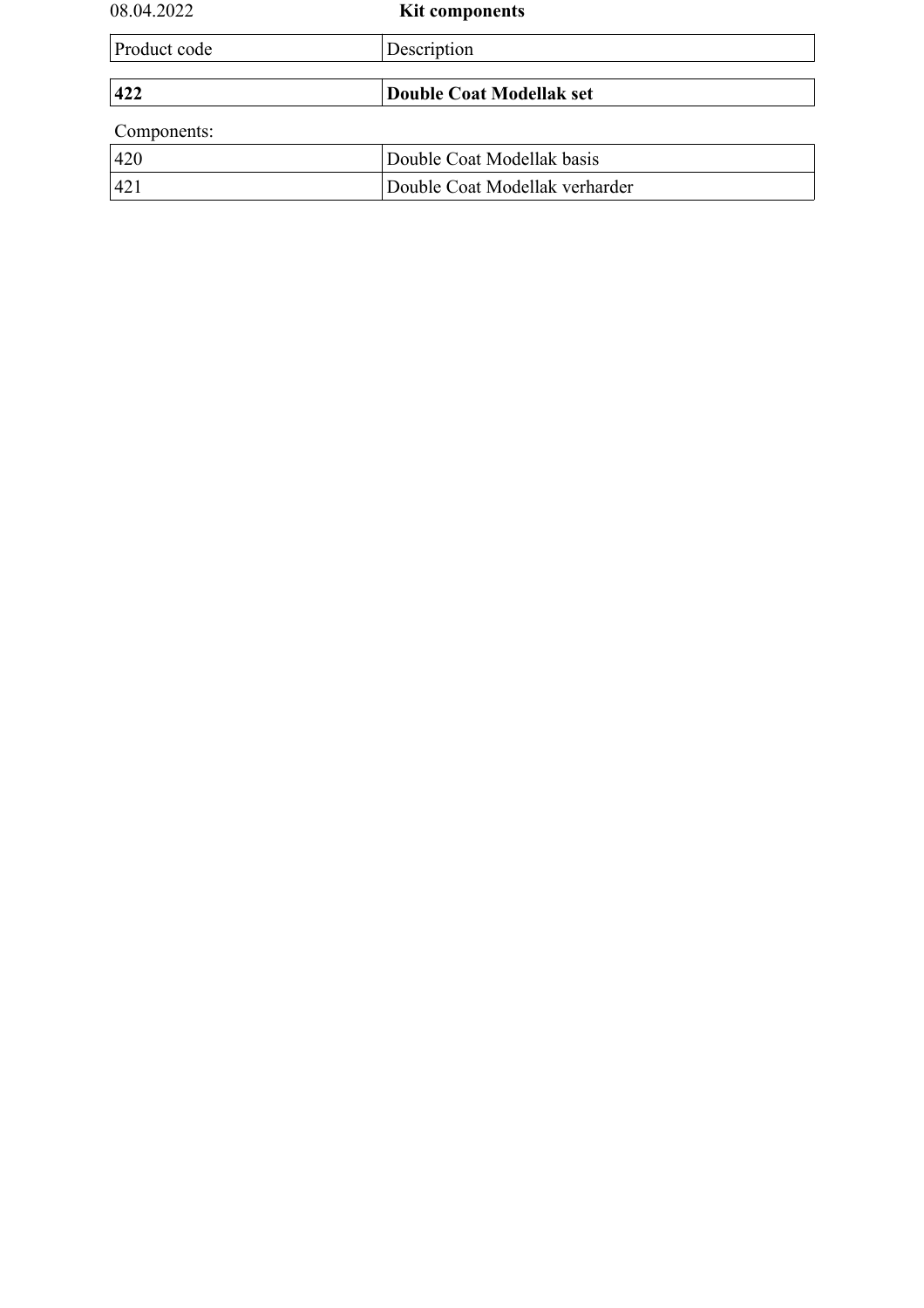

#### *SECTION 1: Identification of the substance/mixture and of the company/undertaking*

| 1.1 Product identifier |  |
|------------------------|--|
|------------------------|--|

| $\cdot$ Trade name:                                                              | <b>Double Coat Modellak basis</b>                                                                                                                                                                                                                                                                                                                            |
|----------------------------------------------------------------------------------|--------------------------------------------------------------------------------------------------------------------------------------------------------------------------------------------------------------------------------------------------------------------------------------------------------------------------------------------------------------|
| · Article number:<br>·UFI:<br>· Sector of Use                                    | 420<br>3KU4-C02H-H00P-X70H<br>1.2 Relevant identified uses of the substance or mixture and uses advised against<br>SU3 Industrial uses: Uses of substances as such or in preparations at industrial sites<br>SU22 Professional uses: Public domain (administration, education, entertainment,<br>services, craftsmen)<br>SU19 Building and construction work |
| · Product category<br>· Process category                                         | PC9a Coatings and paints, thinners, paint removers<br>PROC19 Manual activities involving hand contact<br>PROC7 Industrial spraying<br>PROC11 Non industrial spraying                                                                                                                                                                                         |
| · Environmental release category                                                 | ERC5 Use at industrial site leading to inclusion into/onto article<br>ERC8c Widespread use leading to inclusion into/onto article (indoor)<br>ERC8f Widespread use leading to inclusion into/onto article (outdoor)                                                                                                                                          |
| · Article category                                                               | AC13 Plastic articles<br>AC7 Metal articles<br>AC11 Wood articles                                                                                                                                                                                                                                                                                            |
| Application of the substance / the<br>mixture                                    | See our technical datasheet for application details of this product.<br>Polyurethane lacquer                                                                                                                                                                                                                                                                 |
| 1.3 Details of the supplier of the safety data sheet<br>· Manufacturer/Supplier: | De IJssel Coatings BV, Centrumbaan 960, NL 2841 MH Moordrecht<br>Tel: +31 182 372177, E-mail: info@de-ijssel-coatings.nl                                                                                                                                                                                                                                     |
| · Further information obtainable<br>from:<br>1.4 Emergency telephone             | Research and Development.                                                                                                                                                                                                                                                                                                                                    |
| number:                                                                          | De IJssel Coatings BV, Tel. +31 182 372177, E-mail: safety@de-ijssel-coatings.nl<br>Office hours: working days from 08:00 to 17:00 hrs.                                                                                                                                                                                                                      |

#### \* *SECTION 2: Hazards identification*

# · **2.1 Classification of the substance or mixture**

· Classification according to Regulation (EC) No 1272/2008

#### $\langle \langle \rangle \rangle$  GHS02 flame

Flam. Liq. 3 H226 Flammable liquid and vapour.

# $\langle \cdot \rangle$ GHS07

STOT SE 3 H336 May cause drowsiness or dizziness.

#### · **2.2 Label elements**

# · Labelling according to Regulation

The product is classified and labelled according to the CLP regulation.

 $\mathcal{A}$  $\mathcal{L}_{\mathcal{A}}$  i,

| · Hazard pictograms                | ◇<br>GHS02 GHS07 |
|------------------------------------|------------------|
| · Signal word                      | Warning          |
| · Hazard-determining components of |                  |

| labelling:                 | 2-methoxy-1-methylethyl acetate   |                                                                                                                           |
|----------------------------|-----------------------------------|---------------------------------------------------------------------------------------------------------------------------|
| $\cdot$ Hazard statements  | H226 Flammable liquid and vapour. |                                                                                                                           |
|                            |                                   | H336 May cause drowsiness or dizziness.                                                                                   |
| · Precautionary statements | P210                              | Keep away from heat, hot surfaces, sparks, open flames and other<br>ignition sources. No smoking.                         |
|                            | P <sub>261</sub>                  | Avoid breathing mist/vapours/spray.                                                                                       |
|                            | P <sub>280</sub>                  | Wear protective gloves/protective clothing/eye protection/face<br>protection/hearing protection.                          |
|                            |                                   | P303+P361+P353 IF ON SKIN (or hair): Take off immediately all contaminated clothing.<br>Rinse skin with water for shower. |
|                            | P405                              | Store locked up.                                                                                                          |
|                            | P <sub>501</sub>                  | Dispose of contents/container in accordance with local/regional/<br>national/international regulations.                   |

\_ \_ \_ \_ \_ \_ \_ \_ \_ \_ \_ \_ \_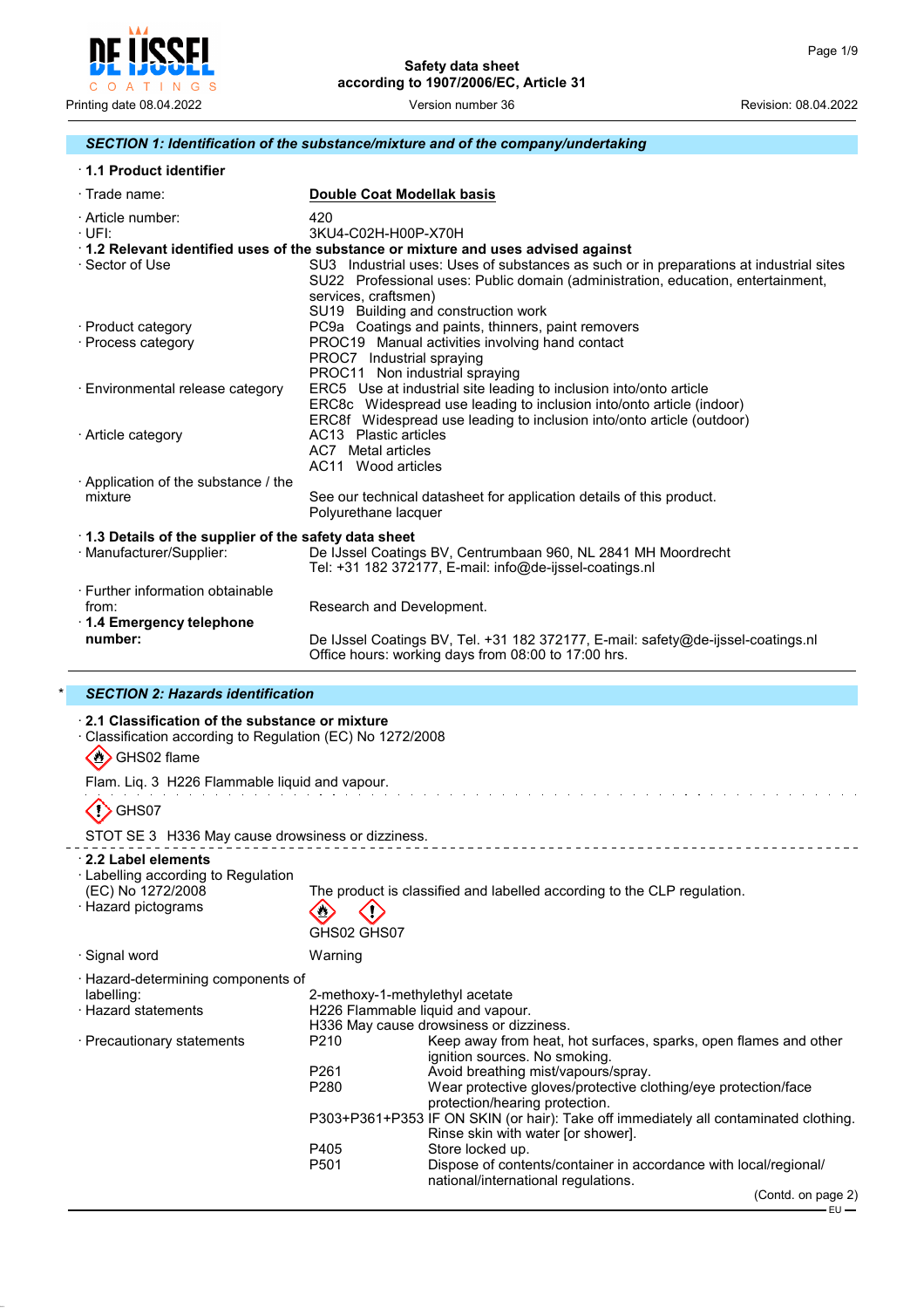

#### **Trade name: Double Coat Modellak basis**

| $\cdot$ Additional information:    | (Contd. of page 1)<br>EUH211 Warning! Hazardous respirable droplets may be formed when sprayed. Do not<br>breathe spray or mist. |
|------------------------------------|----------------------------------------------------------------------------------------------------------------------------------|
| 2.3 Other hazards                  |                                                                                                                                  |
| Results of PBT and vPvB assessment |                                                                                                                                  |
|                                    |                                                                                                                                  |

· PBT: Not applicable.

Not applicable.

#### *SECTION 3: Composition/information on ingredients*

· **3.2 Chemical characterisation: Mixtures** Mixture of substances listed below with nonhazardous additions.

| · Dangerous components:                                                                         |                                                                                                                                                                                                                                               |              |
|-------------------------------------------------------------------------------------------------|-----------------------------------------------------------------------------------------------------------------------------------------------------------------------------------------------------------------------------------------------|--------------|
| CAS: 108-65-6<br>EINECS: 203-603-9<br>Index number: 607-195-00-7<br>Reg.nr.: 01-2119475791-29   | 2-methoxy-1-methylethyl acetate<br>Elam. Liq. 3, H226; $\circledcirc$ STOT SE 3, H336                                                                                                                                                         | $25 - 50%$   |
| CAS: 13463-67-7<br>EINECS: 236-675-5<br>Index number: 022-006-00-2<br>Reg.nr.: 01-2119489379-17 | titanium dioxide<br>Carc. 2, H351                                                                                                                                                                                                             | $25 - 50\%$  |
| EC number: 905-588-0<br>Reg.nr.: 01-2119488216-32                                               | Reactiemassa van ethylbenzeen en xyleen<br>Flam. Liq. 3, H226; STOT RE 2, H373; Asp. Tox. 1, H304; $\Diamond$ Acute Tox. 4,<br>H312; Acute Tox. 4, H332; Skin Irrit. 2, H315; Eye Irrit. 2, H319; STOT SE 3,<br>H335; Aquatic Chronic 3, H412 | $2.5 - 10\%$ |
| · Additional information:                                                                       | For the wording of the listed hazard phrases refer to section 16.                                                                                                                                                                             |              |

#### *SECTION 4: First aid measures*

#### · **4.1 Description of first aid measures**

| · General information:<br>· After inhalation:<br>· After skin contact:<br>⋅ After eye contact: | Immediately remove any clothing soiled by the product.<br>Supply fresh air; consult doctor in case of complaints.<br>Immediately rinse with water.<br>Rinse opened eye for several minutes under running water. |
|------------------------------------------------------------------------------------------------|-----------------------------------------------------------------------------------------------------------------------------------------------------------------------------------------------------------------|
| · After swallowing:<br>4.2 Most important symptoms<br>and effects, both acute and              | If symptoms persist consult doctor.                                                                                                                                                                             |
| delayed<br>4.3 Indication of any immediate<br>medical attention and special                    | No further relevant information available.                                                                                                                                                                      |
| treatment needed                                                                               | No further relevant information available.                                                                                                                                                                      |

#### *SECTION 5: Firefighting measures* · **5.1 Extinguishing media** CO2 or powder. Fight larger fires with alcohol resistant foam. · For safety reasons unsuitable extinguishing agents: Water with full jet · **5.2 Special hazards arising from** No further relevant information available. · **5.3 Advice for firefighters** No special measures required.

#### *SECTION 6: Accidental release measures*

| 6.1 Personal precautions,<br>protective equipment and |                                                                                                     |
|-------------------------------------------------------|-----------------------------------------------------------------------------------------------------|
| emergency procedures                                  | Wear protective equipment. Keep unprotected persons away.                                           |
| 6.2 Environmental precautions:                        | Do not allow to enter sewers/ surface or ground water.                                              |
| $\cdot$ 6.3 Methods and material for                  |                                                                                                     |
| containment and cleaning up:                          | Absorb with liquid-binding material (sand, diatomite, acid binders, universal binders,<br>sawdust). |
|                                                       | Dispose contaminated material as waste according to item 13.<br>Ensure adequate ventilation.        |

(Contd. on page 3)  $EU -$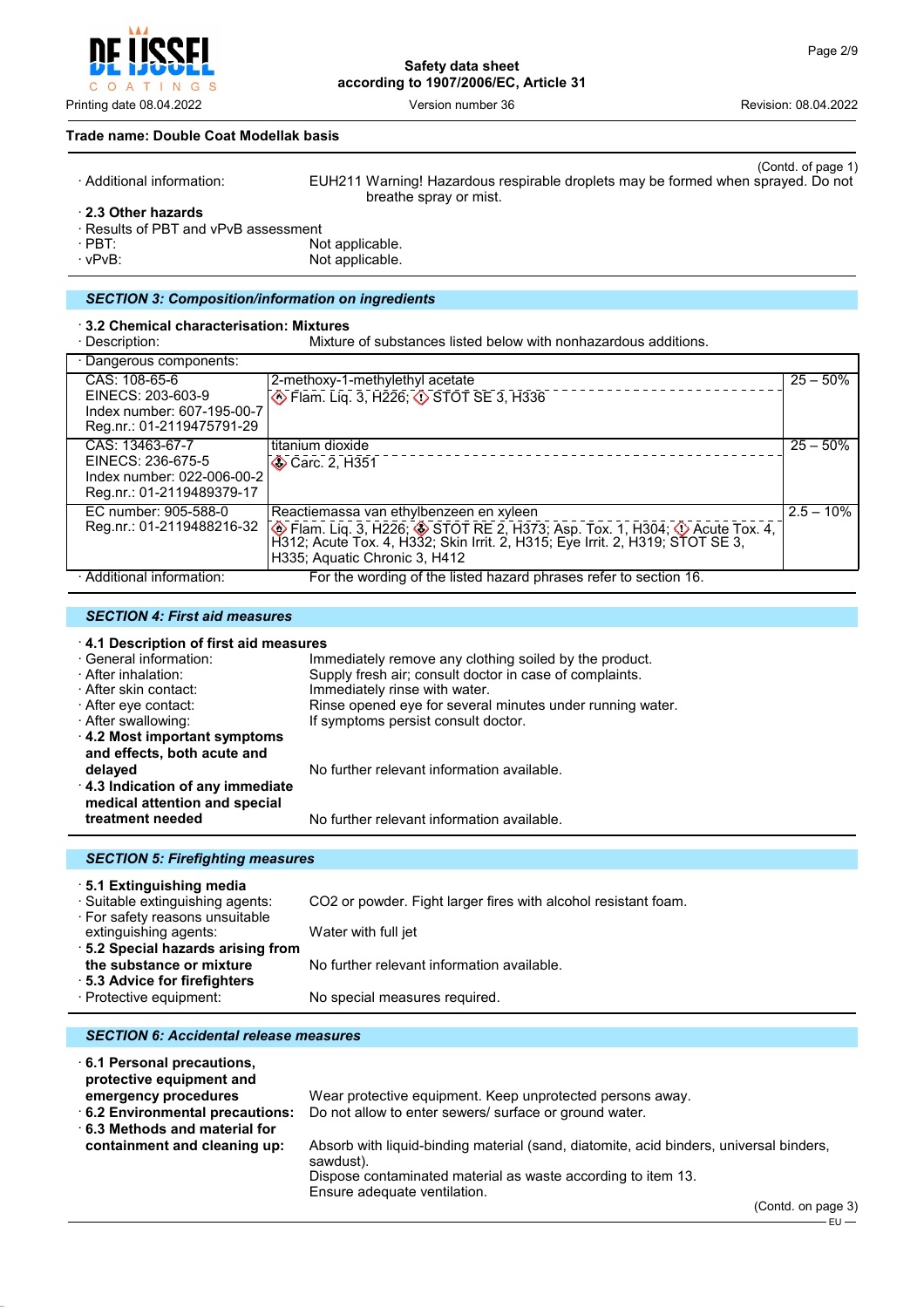וחסי C O A T I N G S

Printing date 08.04.2022 **Version number 36** Version number 36 Revision: 08.04.2022

**Safety data sheet according to 1907/2006/EC, Article 31**

#### **Trade name: Double Coat Modellak basis**

|                                                                               | (Contd. of page 2)                                                                                                                                                               |
|-------------------------------------------------------------------------------|----------------------------------------------------------------------------------------------------------------------------------------------------------------------------------|
| 6.4 Reference to other sections                                               | See Section 7 for information on safe handling.<br>See Section 8 for information on personal protection equipment.<br>See Section 13 for disposal information.                   |
| <b>SECTION 7: Handling and storage</b>                                        |                                                                                                                                                                                  |
| $\cdot$ 7.1 Precautions for safe                                              |                                                                                                                                                                                  |
| handling<br>$\cdot$ Information about fire - and                              | Ensure good ventilation/exhaustion at the workplace.<br>Prevent formation of aerosols.                                                                                           |
| explosion protection:                                                         | Keep ignition sources away - Do not smoke.<br>Protect against electrostatic charges.                                                                                             |
| .7.2 Conditions for safe storage, including any incompatibilities             |                                                                                                                                                                                  |
| · Storage:<br>· Requirements to be met by                                     |                                                                                                                                                                                  |
| storerooms and receptacles:<br>· Information about storage in one             | No special requirements.                                                                                                                                                         |
| common storage facility:                                                      | Not required.                                                                                                                                                                    |
| · Further information about storage<br>conditions:                            | Keep container tightly sealed.                                                                                                                                                   |
| · Recommended storage<br>temperature:                                         | $5 - 30$                                                                                                                                                                         |
| 7.3 Specific end use(s)                                                       | No further relevant information available.                                                                                                                                       |
| <b>SECTION 8: Exposure controls/personal protection</b>                       |                                                                                                                                                                                  |
| 8.1 Control parameters                                                        |                                                                                                                                                                                  |
| · Additional information about<br>design of technical facilities:             | No further data; see item 7.                                                                                                                                                     |
|                                                                               | · Ingredients with limit values that require monitoring at the workplace:                                                                                                        |
| 108-65-6 2-methoxy-1-methylethyl acetate                                      |                                                                                                                                                                                  |
| IOELV Short-term value: 550 mg/m <sup>3</sup> , 100 ppm                       |                                                                                                                                                                                  |
| Long-term value: 275 mg/m <sup>3</sup> , 50 ppm<br>Skin                       |                                                                                                                                                                                  |
| · DNEL (Derived No Effect Level) for workers                                  |                                                                                                                                                                                  |
| 108-65-6 2-methoxy-1-methylethyl acetate                                      |                                                                                                                                                                                  |
| Dermal                                                                        | Long-term - systemic effects, worker 153.5 mg/kg bw/day (Worker)                                                                                                                 |
|                                                                               | Inhalative Long-term - systemic effects, worker 275 mg/m <sup>3</sup> (Worker)                                                                                                   |
| 13463-67-7 titanium dioxide<br>Inhalative   Long-term - local effects, worker | 10 mg/m <sup>3</sup> (Worker)                                                                                                                                                    |
| Reactiemassa van ethylbenzeen en xyleen                                       |                                                                                                                                                                                  |
| Dermal                                                                        | Long-term - systemic effects, worker 180 mg/kg bw/day (Worker)                                                                                                                   |
|                                                                               | Inhalative   Long-term - systemic effects, worker   77 mg/m <sup>3</sup> (Worker)                                                                                                |
| DNEL (Derived No Effect Level) for the general population                     |                                                                                                                                                                                  |
| 108-65-6 2-methoxy-1-methylethyl acetate                                      |                                                                                                                                                                                  |
| Oral                                                                          | Long-term - systemic effects, general population 1.67 mg/kg bw/day (General population)                                                                                          |
| Dermal                                                                        | Long-term - systemic effects, general population 54.8 mg/kg bw/day (General population)                                                                                          |
|                                                                               | Inhalative Long-term - systemic effects, general population $33 \text{ mg/m}^3$ (General population)                                                                             |
| 13463-67-7 titanium dioxide                                                   |                                                                                                                                                                                  |
| Oral                                                                          | Long-term - systemic effects, general population 700 mg/kg bw/day (General population)                                                                                           |
| Reactiemassa van ethylbenzeen en xyleen                                       |                                                                                                                                                                                  |
| Oral<br>Dermal                                                                | Long-term - systemic effects, general population 1.6 mg/kg bw/day (General population)<br>Long-term - systemic effects, general population 108 mg/kg bw/day (General population) |
| Inhalative Acute - local effects, general population                          | 289 mg/m <sup>3</sup> (Worker)                                                                                                                                                   |
|                                                                               | Long-term - systemic effects, general population 14.8 mg/m <sup>3</sup> (General population)                                                                                     |
| · PNEC (Predicted No Effect Concentration) values                             |                                                                                                                                                                                  |
| 108-65-6 2-methoxy-1-methylethyl acetate                                      |                                                                                                                                                                                  |
| Aquatic compartment - freshwater                                              | 0.635 mg/l (Freshwater)                                                                                                                                                          |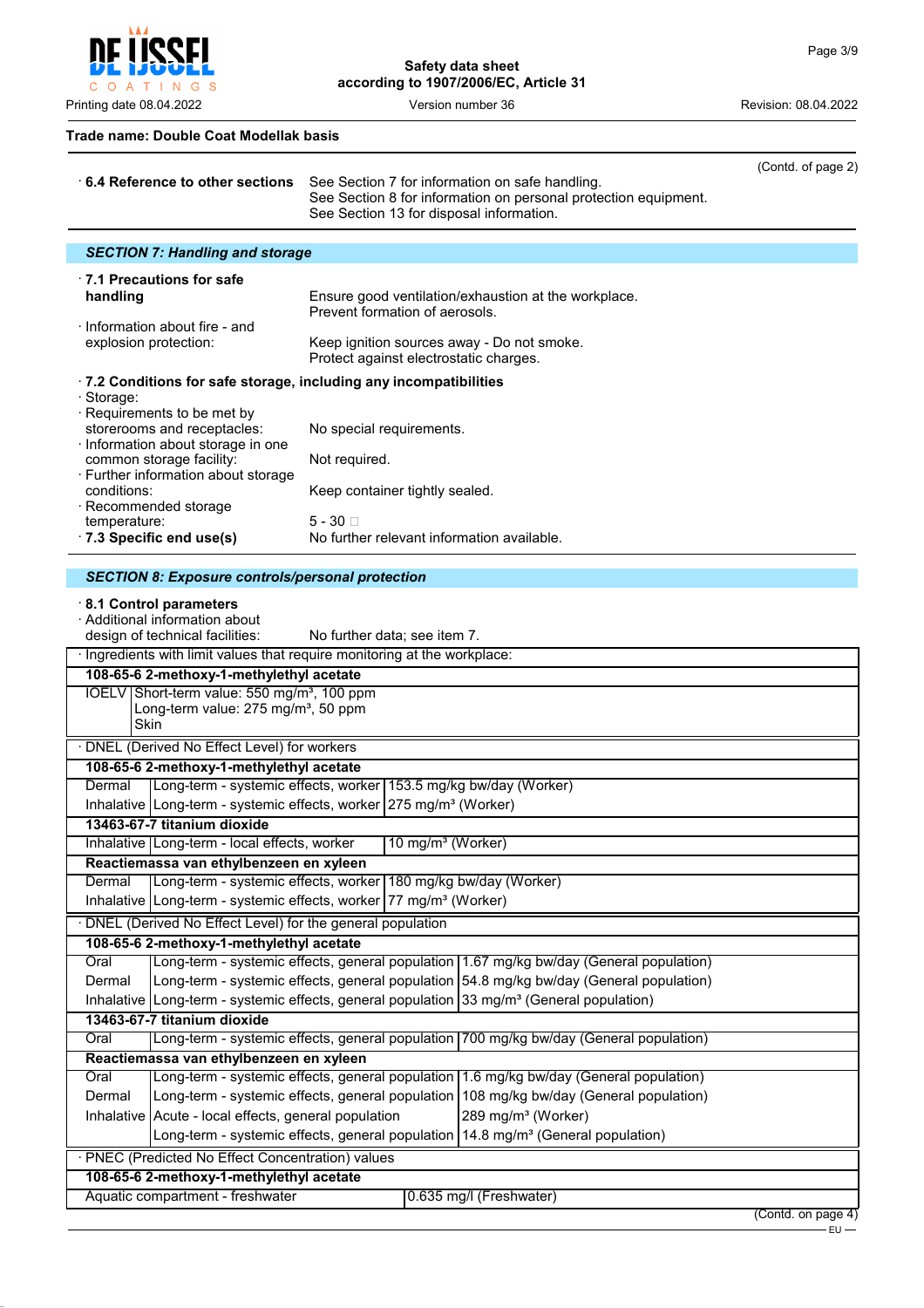

#### **Trade name: Double Coat Modellak basis**

|                                                                                                                                                                                   |                                                                          | (Contd. of page 3)                                                                                                                                                                                                                                                                                                                                                                                                                                                                                                                                                                                                                                                                                                                                                              |
|-----------------------------------------------------------------------------------------------------------------------------------------------------------------------------------|--------------------------------------------------------------------------|---------------------------------------------------------------------------------------------------------------------------------------------------------------------------------------------------------------------------------------------------------------------------------------------------------------------------------------------------------------------------------------------------------------------------------------------------------------------------------------------------------------------------------------------------------------------------------------------------------------------------------------------------------------------------------------------------------------------------------------------------------------------------------|
| Aquatic compartment - marine water                                                                                                                                                |                                                                          | 0.0635 mg/l (Marine water)                                                                                                                                                                                                                                                                                                                                                                                                                                                                                                                                                                                                                                                                                                                                                      |
|                                                                                                                                                                                   |                                                                          | Aquatic compartment - water, intermittent releases 6.35 mg/l (Intermittent release water)                                                                                                                                                                                                                                                                                                                                                                                                                                                                                                                                                                                                                                                                                       |
| Aquatic compartment - sediment in freshwater                                                                                                                                      |                                                                          | 3.29 mg/kg sed dw (Sediment freshwater)                                                                                                                                                                                                                                                                                                                                                                                                                                                                                                                                                                                                                                                                                                                                         |
| Aquatic compartment - sediment in marine water                                                                                                                                    |                                                                          | 0.329 mg/kg sed dw (Marine water)                                                                                                                                                                                                                                                                                                                                                                                                                                                                                                                                                                                                                                                                                                                                               |
| Terrestrial compartment - soil                                                                                                                                                    |                                                                          | 0.29 mg/kg dw (Soil)                                                                                                                                                                                                                                                                                                                                                                                                                                                                                                                                                                                                                                                                                                                                                            |
| Sewage treatment plant                                                                                                                                                            |                                                                          | 100 mg/l (stp)                                                                                                                                                                                                                                                                                                                                                                                                                                                                                                                                                                                                                                                                                                                                                                  |
| 13463-67-7 titanium dioxide                                                                                                                                                       |                                                                          |                                                                                                                                                                                                                                                                                                                                                                                                                                                                                                                                                                                                                                                                                                                                                                                 |
| Aquatic compartment - freshwater                                                                                                                                                  |                                                                          | 0.127 mg/l (Freshwater)                                                                                                                                                                                                                                                                                                                                                                                                                                                                                                                                                                                                                                                                                                                                                         |
| Aquatic compartment - marine water                                                                                                                                                |                                                                          | 1 mg/l (Marine water)                                                                                                                                                                                                                                                                                                                                                                                                                                                                                                                                                                                                                                                                                                                                                           |
| Aquatic compartment - water, intermittent releases                                                                                                                                |                                                                          | 0.61 mg/l (Intermittent release water)                                                                                                                                                                                                                                                                                                                                                                                                                                                                                                                                                                                                                                                                                                                                          |
| Aquatic compartment - sediment in freshwater                                                                                                                                      |                                                                          | 1,000 mg/kg sed dw (Sediment freshwater)                                                                                                                                                                                                                                                                                                                                                                                                                                                                                                                                                                                                                                                                                                                                        |
| Aquatic compartment - sediment in marine water                                                                                                                                    |                                                                          | 100 mg/kg sed dw (Sediment marine water)                                                                                                                                                                                                                                                                                                                                                                                                                                                                                                                                                                                                                                                                                                                                        |
| Terrestrial compartment - soil                                                                                                                                                    |                                                                          | 100 mg/kg dw (Soil)                                                                                                                                                                                                                                                                                                                                                                                                                                                                                                                                                                                                                                                                                                                                                             |
| Oral secondary poisoning                                                                                                                                                          |                                                                          | 1,667 mg/kg food (Food sec poisoning)                                                                                                                                                                                                                                                                                                                                                                                                                                                                                                                                                                                                                                                                                                                                           |
| Reactiemassa van ethylbenzeen en xyleen                                                                                                                                           |                                                                          |                                                                                                                                                                                                                                                                                                                                                                                                                                                                                                                                                                                                                                                                                                                                                                                 |
| Aquatic compartment - freshwater                                                                                                                                                  |                                                                          | 0.327 mg/l (Freshwater)                                                                                                                                                                                                                                                                                                                                                                                                                                                                                                                                                                                                                                                                                                                                                         |
| Aquatic compartment - marine water                                                                                                                                                |                                                                          | 0.327 mg/l (Marine water)                                                                                                                                                                                                                                                                                                                                                                                                                                                                                                                                                                                                                                                                                                                                                       |
| Aquatic compartment - sediment in freshwater                                                                                                                                      |                                                                          | 12.46 mg/kg sed dw (Sediment freshwater)                                                                                                                                                                                                                                                                                                                                                                                                                                                                                                                                                                                                                                                                                                                                        |
| Aquatic compartment - sediment in marine water                                                                                                                                    |                                                                          | 12.46 mg/kg sed dw (Sediment marine water)                                                                                                                                                                                                                                                                                                                                                                                                                                                                                                                                                                                                                                                                                                                                      |
| Terrestrial compartment - soil                                                                                                                                                    |                                                                          | 2.31 mg/kg dw (Soil)                                                                                                                                                                                                                                                                                                                                                                                                                                                                                                                                                                                                                                                                                                                                                            |
| Sewage treatment plant                                                                                                                                                            |                                                                          | 6.58 mg/l (stp)                                                                                                                                                                                                                                                                                                                                                                                                                                                                                                                                                                                                                                                                                                                                                                 |
| · Additional information:                                                                                                                                                         |                                                                          | The lists valid during the making were used as basis.                                                                                                                                                                                                                                                                                                                                                                                                                                                                                                                                                                                                                                                                                                                           |
| 8.2 Exposure controls<br>· Personal protective equipment:<br>· General protective and hygienic<br>measures:                                                                       |                                                                          | Immediately remove all soiled and contaminated clothing                                                                                                                                                                                                                                                                                                                                                                                                                                                                                                                                                                                                                                                                                                                         |
|                                                                                                                                                                                   |                                                                          | Wash hands before breaks and at the end of work.                                                                                                                                                                                                                                                                                                                                                                                                                                                                                                                                                                                                                                                                                                                                |
| · Respiratory protection:                                                                                                                                                         |                                                                          | In case of brief exposure or low pollution use respiratory filter device. In case of<br>intensive or longer exposure use self-contained respiratory protective device.                                                                                                                                                                                                                                                                                                                                                                                                                                                                                                                                                                                                          |
| · Protection of hands:                                                                                                                                                            | Protective gloves                                                        | The glove material has to be impermeable and resistant to the product/ the substance/                                                                                                                                                                                                                                                                                                                                                                                                                                                                                                                                                                                                                                                                                           |
| · Material of gloves<br>· Penetration time of glove material                                                                                                                      | the preparation.<br>diffusion and the degradation<br>Nitrile rubber, NBR | Due to missing tests no recommendation to the glove material can be given for the<br>product/ the preparation/ the chemical mixture.<br>Selection of the glove material on consideration of the penetration times, rates of<br>The selection of the suitable gloves does not only depend on the material, but also on<br>further marks of quality and varies from manufacturer to manufacturer. As the product is<br>a preparation of several substances, the resistance of the glove material can not be<br>calculated in advance and has therefore to be checked prior to the application.<br>Recommended thickness of the material: $\geq 0.3$ mm<br>The exact break trough time has to be found out by the manufacturer of the protective<br>gloves and has to be observed. |
| . For the permanent contact gloves                                                                                                                                                |                                                                          | For the mixture of chemicals mentioned below the penetration time has to be at least<br>480 minutes (Permeation according to EN 16523-1:2015: Level 6).                                                                                                                                                                                                                                                                                                                                                                                                                                                                                                                                                                                                                         |
| made of the following materials are<br>suitable:<br>· As protection from splashes gloves<br>made of the following materials are<br>suitable:<br>· Not suitable are gloves made of | Nitrile rubber, NBR<br>Nitrile rubber, NBR                               |                                                                                                                                                                                                                                                                                                                                                                                                                                                                                                                                                                                                                                                                                                                                                                                 |
| the following materials:                                                                                                                                                          | Leather gloves                                                           |                                                                                                                                                                                                                                                                                                                                                                                                                                                                                                                                                                                                                                                                                                                                                                                 |
|                                                                                                                                                                                   | Strong material gloves                                                   |                                                                                                                                                                                                                                                                                                                                                                                                                                                                                                                                                                                                                                                                                                                                                                                 |
| · Eye protection:                                                                                                                                                                 | Tightly sealed goggles                                                   | (Contd. on page 5)                                                                                                                                                                                                                                                                                                                                                                                                                                                                                                                                                                                                                                                                                                                                                              |
|                                                                                                                                                                                   |                                                                          | $EU -$                                                                                                                                                                                                                                                                                                                                                                                                                                                                                                                                                                                                                                                                                                                                                                          |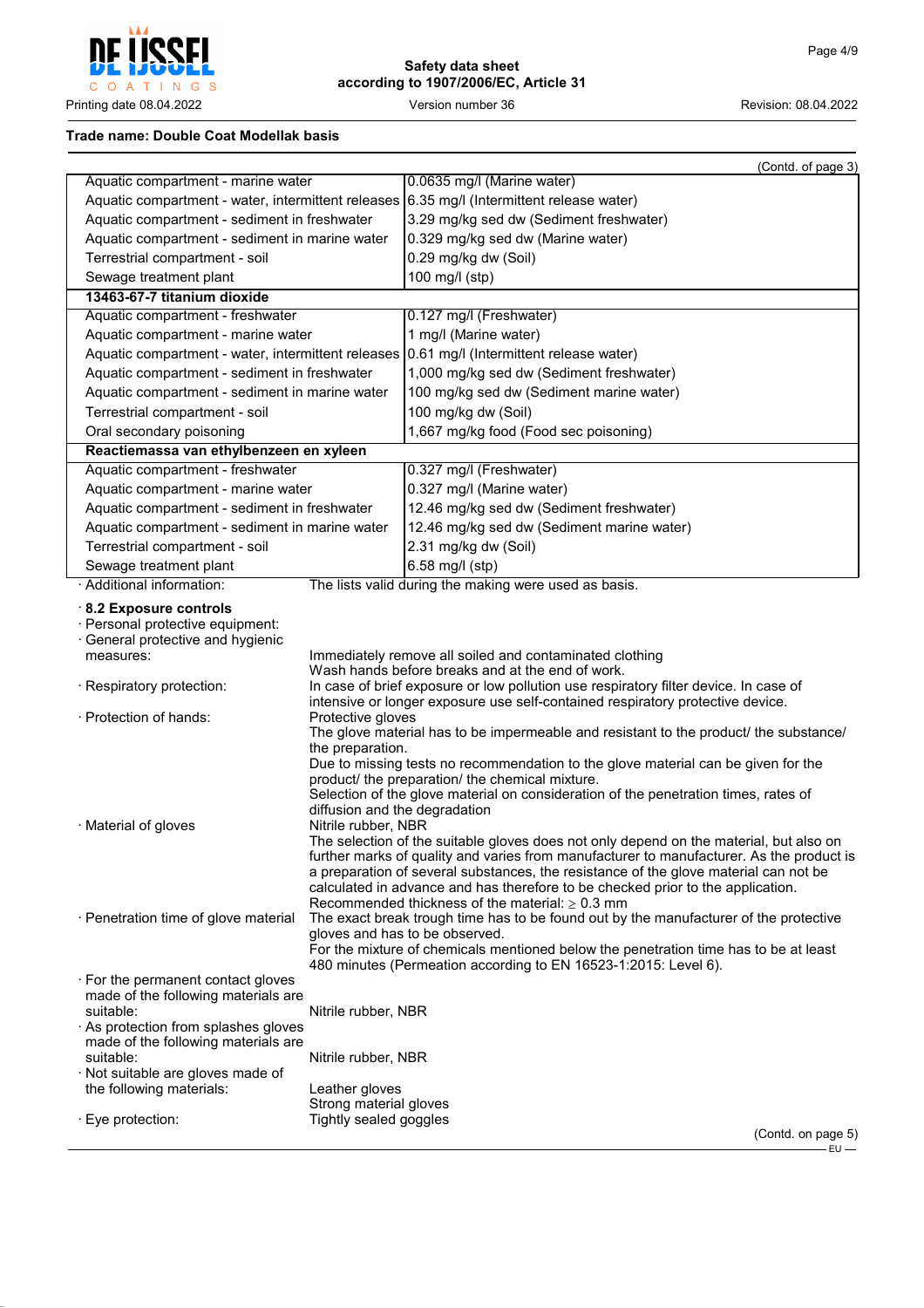

#### **Trade name: Double Coat Modellak basis**

(Contd. of page 4)

| <b>SECTION 9: Physical and chemical properties</b>                                                                                                      |                                                                                                           |  |
|---------------------------------------------------------------------------------------------------------------------------------------------------------|-----------------------------------------------------------------------------------------------------------|--|
| 9.1 Information on basic physical and chemical properties<br>· General Information<br>· Appearance:<br>Form:<br>Colour:<br>· Odour:<br>Odour threshold: | Fluid<br>According to product specification<br>Characteristic<br>Not determined.                          |  |
| pH-value at 20 °C:                                                                                                                                      | 7                                                                                                         |  |
| Change in condition<br>Melting point/freezing point:<br>Initial boiling point and boiling range: 137 °C                                                 | Undetermined.                                                                                             |  |
| · Flash point:                                                                                                                                          | 32 °C (Pensky Martens, ASTM D93)                                                                          |  |
| · Flammability (solid, gas):                                                                                                                            | Not applicable.                                                                                           |  |
| · Ignition temperature:                                                                                                                                 | 315 °C                                                                                                    |  |
| · Decomposition temperature:                                                                                                                            | Not determined.                                                                                           |  |
| · Auto-ignition temperature:                                                                                                                            | Product is not selfigniting.                                                                              |  |
| · Explosive properties:                                                                                                                                 | Product is not explosive. However, formation of explosive air/vapour mixtures are<br>possible.            |  |
| <b>Explosion limits:</b><br>Lower:<br>Upper:                                                                                                            | 1.5 Vol %<br>10.8 Vol %                                                                                   |  |
| · Vapour pressure at 20 °C:                                                                                                                             | $3.4$ hPa                                                                                                 |  |
| · Density at 20 °C:<br>· Relative density<br>· Vapour density<br>· Evaporation rate                                                                     | 1.371 g/cm <sup>3</sup> (DIN 51757, ASTM D 1298)<br>Not determined.<br>Not determined.<br>Not determined. |  |
| · Solubility in / Miscibility with<br>water:                                                                                                            | Not miscible or difficult to mix.                                                                         |  |
| · Partition coefficient: n-octanol/water:                                                                                                               | Not determined.                                                                                           |  |
| · Viscosity:<br>Dynamic at 20 °C:<br>Kinematic:                                                                                                         | 170 mPas (Brookfield, ASTM D1544)<br>Not determined.                                                      |  |
| · Solvent content:<br>Organic solvents:<br>VOC (2004/42/EC):                                                                                            | 29.3 %<br>29.29 %                                                                                         |  |
| Solids content:                                                                                                                                         | 63.1%                                                                                                     |  |
| $\cdot$ 9.2 Other information                                                                                                                           | No further relevant information available.                                                                |  |

| <b>SECTION 10: Stability and reactivity</b>                              |                                                       |  |
|--------------------------------------------------------------------------|-------------------------------------------------------|--|
| ⋅10.1 Reactivity<br>10.2 Chemical stability<br>· Thermal decomposition / | No further relevant information available.            |  |
| conditions to be avoided:<br>10.3 Possibility of hazardous               | No decomposition if used according to specifications. |  |
| reactions                                                                | No dangerous reactions known.                         |  |
| ↑ 10.4 Conditions to avoid                                               | No further relevant information available.            |  |
| $\cdot$ 10.5 Incompatible materials:                                     | No further relevant information available.            |  |
| 10.6 Hazardous decomposition                                             |                                                       |  |
| products:                                                                | No dangerous decomposition products known.            |  |

(Contd. on page 6)  $-EU$  —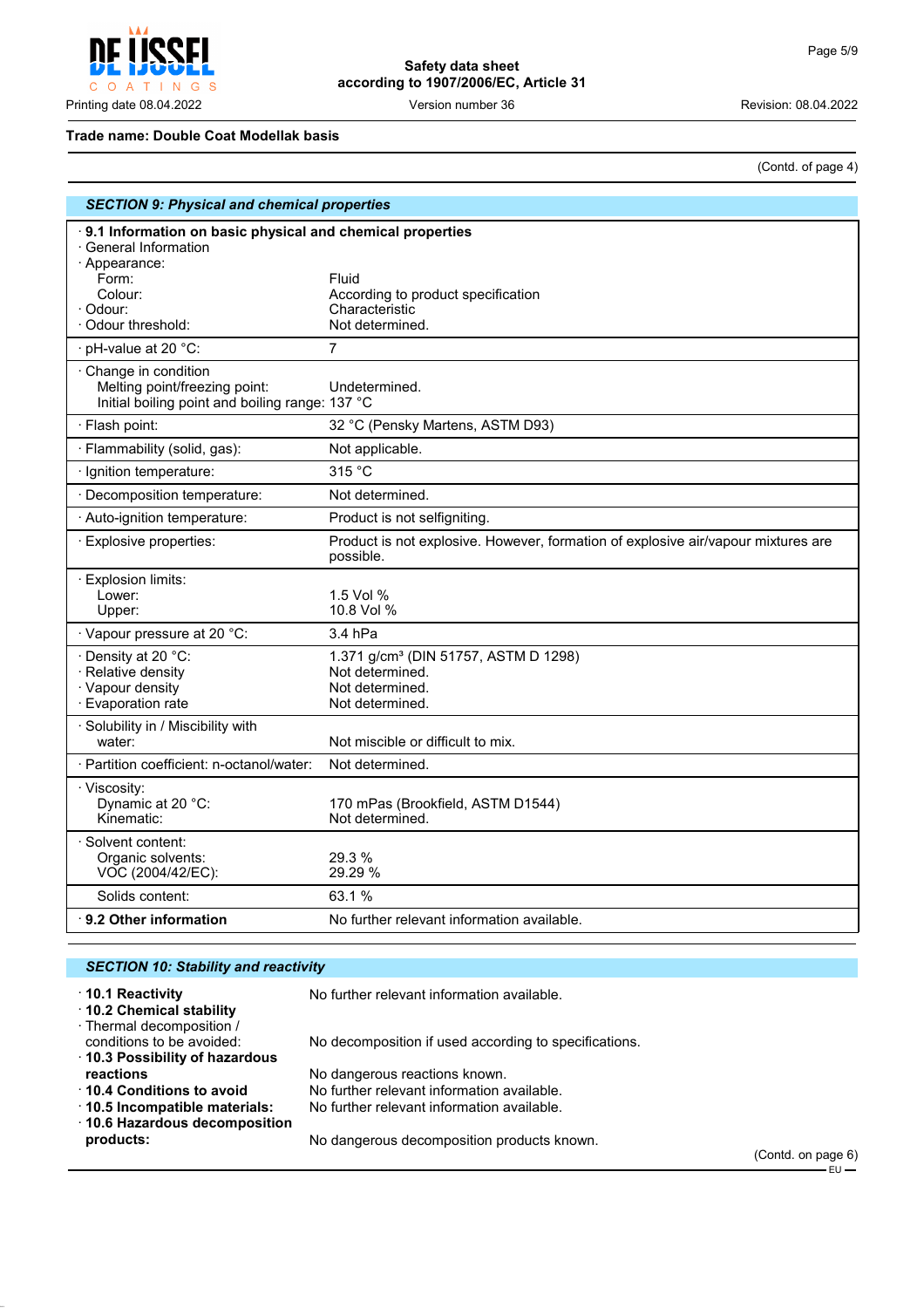$\mathsf{C}$ O A T INGS

**Safety data sheet according to 1907/2006/EC, Article 31**

Printing date 08.04.2022 **Version number 36** Version number 36 Revision: 08.04.2022

#### **Trade name: Double Coat Modellak basis**

(Contd. of page 5)

| <b>SECTION 11: Toxicological information</b>                                                                                                                                                |                                                                                                                                        |  |
|---------------------------------------------------------------------------------------------------------------------------------------------------------------------------------------------|----------------------------------------------------------------------------------------------------------------------------------------|--|
| $\cdot$ 11.1 Information on toxicological effects<br>Based on available data, the classification criteria are not met.<br>· Acute toxicity<br>· LD/LC50 values relevant for classification: |                                                                                                                                        |  |
| · Components<br>Type                                                                                                                                                                        | Value<br>Species                                                                                                                       |  |
| <b>ATE (Acute Toxicity Estimates)</b>                                                                                                                                                       |                                                                                                                                        |  |
| Dermal LD50 14,818 mg/kg                                                                                                                                                                    |                                                                                                                                        |  |
| 108-65-6 2-methoxy-1-methylethyl acetate                                                                                                                                                    |                                                                                                                                        |  |
| LD50 8,532 mg/kg (Rat)<br>Oral                                                                                                                                                              |                                                                                                                                        |  |
| 13463-67-7 titanium dioxide                                                                                                                                                                 |                                                                                                                                        |  |
| LD50  > 20,000 mg/kg (Rat)<br>Oral                                                                                                                                                          |                                                                                                                                        |  |
| Dermal   LD50   > 10,000 mg/kg (Rabbit)                                                                                                                                                     |                                                                                                                                        |  |
| · Primary irritant effect:                                                                                                                                                                  |                                                                                                                                        |  |
| · Skin corrosion/irritation                                                                                                                                                                 | Based on available data, the classification criteria are not met.                                                                      |  |
| ⋅ Serious eye damage/irritation<br>· Respiratory or skin sensitisation                                                                                                                      | Based on available data, the classification criteria are not met.<br>Based on available data, the classification criteria are not met. |  |
| · Additional toxicological information:                                                                                                                                                     |                                                                                                                                        |  |
|                                                                                                                                                                                             | CMR effects (carcinogenity, mutagenicity and toxicity for reproduction)                                                                |  |
| · Germ cell mutagenicity                                                                                                                                                                    | Based on available data, the classification criteria are not met.                                                                      |  |
| · Carcinogenicity                                                                                                                                                                           | Based on available data, the classification criteria are not met.                                                                      |  |
| · Reproductive toxicity                                                                                                                                                                     | Based on available data, the classification criteria are not met.                                                                      |  |
| · STOT-single exposure                                                                                                                                                                      | May cause drowsiness or dizziness.                                                                                                     |  |
| STOT-repeated exposure                                                                                                                                                                      | Based on available data, the classification criteria are not met.                                                                      |  |
| · Aspiration hazard                                                                                                                                                                         | Based on available data, the classification criteria are not met.                                                                      |  |

#### *SECTION 12: Ecological information*

# · **12.1 Toxicity**

| · Aquatic toxicity:                           | No further relevant information available.                                      |
|-----------------------------------------------|---------------------------------------------------------------------------------|
| · Type of test Effective concentration Method | Assessment                                                                      |
| <b>ATE (Acute Toxicity Estimates)</b>         |                                                                                 |
| Inhalative $LC50/4 h$ 148 mg/l                |                                                                                 |
| 108-65-6 2-methoxy-1-methylethyl acetate      |                                                                                 |
| Inhalative $ LC50/4 h 35.7 mg/l (Rat)$        |                                                                                 |
| 12.2 Persistence and                          |                                                                                 |
| degradability                                 | No further relevant information available.                                      |
| 12.3 Bioaccumulative potential                | No further relevant information available.                                      |
| 12.4 Mobility in soil                         | No further relevant information available.                                      |
| · Additional ecological information:          |                                                                                 |
| · General notes:                              | Water hazard class 2 (German Regulation) (Self-assessment): hazardous for water |
|                                               | Do not allow product to reach ground water, water course or sewage system.      |
|                                               | Danger to drinking water if even small quantities leak into the ground.         |
| 12.5 Results of PBT and vPvB assessment       |                                                                                 |
| $\cdot$ PBT:                                  | Not applicable.                                                                 |
| $\cdot$ vPvB:                                 | Not applicable.                                                                 |
| 12.6 Other adverse effects                    | No further relevant information available.                                      |

### *SECTION 13: Disposal considerations*

# · **13.1 Waste treatment methods**

Must not be disposed together with household garbage. Do not allow product to reach sewage system.

|          | · European waste catalogue                                                                  |
|----------|---------------------------------------------------------------------------------------------|
|          | 08 00 00   WASTES FROM THE MANUFACTURE, FORMULATION, SUPPLY AND USE (MFSU) OF COATINGS      |
|          | (PAINTS, VARNISHES AND VITREOUS ENAMELS), ADHESIVES, SEALANTS AND PRINTING INKS             |
| 08 01 00 | wastes from MFSU and removal of paint and varnish                                           |
|          | 08 01 11* waste paint and varnish containing organic solvents or other hazardous substances |
| HP3      | l Flammable                                                                                 |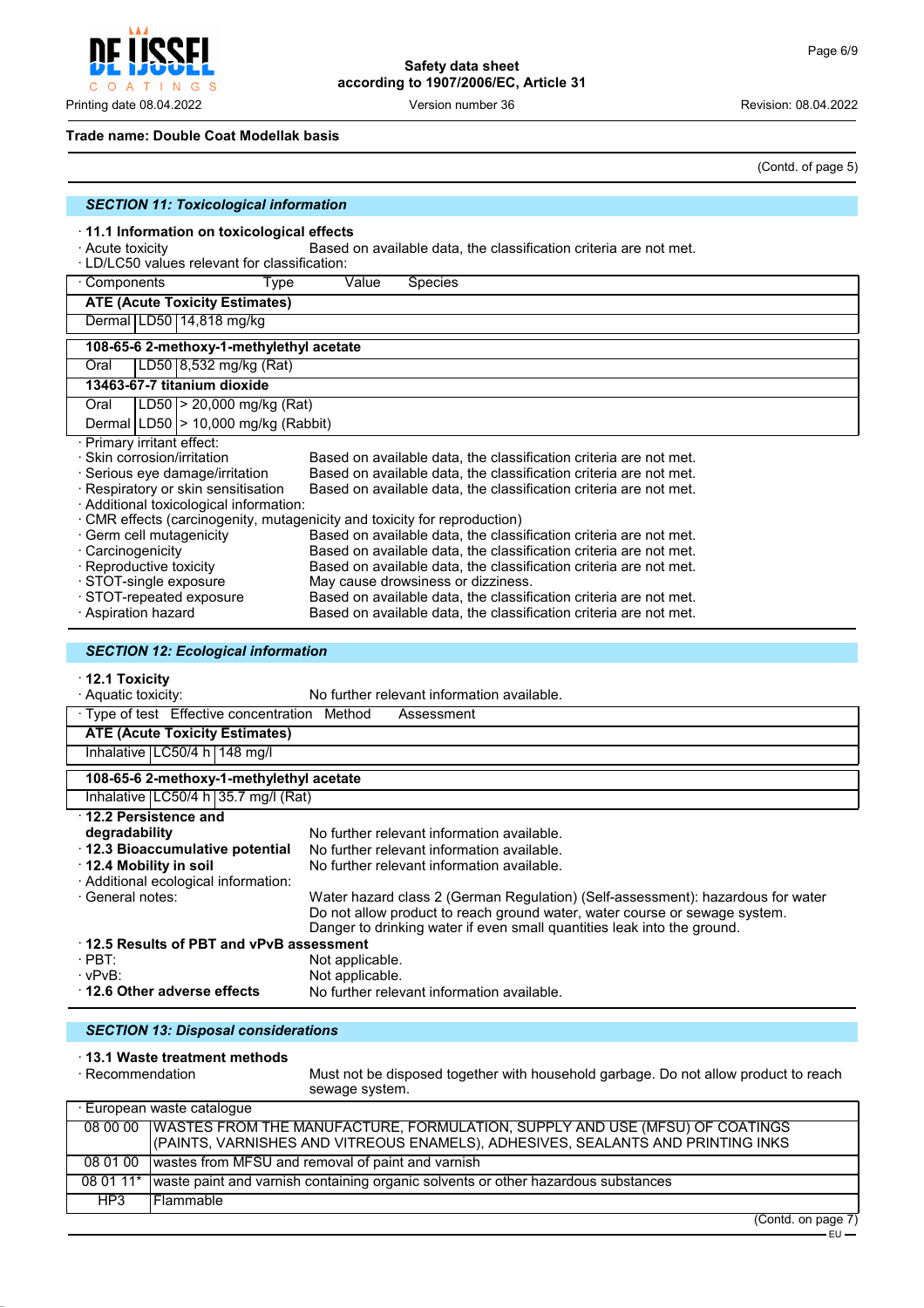$\circ$  $\overline{A}$  $\top$ INGS

### **Safety data sheet according to 1907/2006/EC, Article 31**

Printing date 08.04.2022 **Version number 36** Version number 36 Revision: 08.04.2022

#### **Trade name: Double Coat Modellak basis**

|                 | (Contd. of page 6)                                        |
|-----------------|-----------------------------------------------------------|
| HP <sub>5</sub> | Specific Target Organ Toxicity (STOT)/Aspiration Toxicity |
| HP7             | Carcinogenic                                              |
|                 |                                                           |

· Uncleaned packaging:

· Recommendation: Disposal must be made according to official regulations.

| <b>SECTION 14: Transport information</b>                                                                                  |                                                                                                                        |
|---------------------------------------------------------------------------------------------------------------------------|------------------------------------------------------------------------------------------------------------------------|
| 14.1 UN-Number<br>· ADR/RID/ADN, IMDG, IATA                                                                               | <b>UN1263</b>                                                                                                          |
| 14.2 UN proper shipping name<br>· ADR/RID/ADN<br>· IMDG, IATA                                                             | 1263 PAINT<br><b>PAINT</b>                                                                                             |
| 14.3 Transport hazard class(es)                                                                                           |                                                                                                                        |
| · ADR/RID/ADN<br>· Class<br>∴Label<br>________________                                                                    | 3 (F1) Flammable liquids.<br>___________________                                                                       |
| · IMDG, IATA<br>· Class<br>· Label                                                                                        | 3 Flammable liquids.<br>3                                                                                              |
| 14.4 Packing group<br>· ADR/RID/ADN, IMDG, IATA                                                                           | Ш                                                                                                                      |
| 14.5 Environmental hazards:<br>· Marine pollutant:                                                                        | No                                                                                                                     |
| 14.6 Special precautions for user<br>· Hazard identification number (Kemler code):<br>· EMS Number:<br>· Stowage Category | Warning: Flammable liquids.<br>30<br>$F-E, S-E$<br>A                                                                   |
| 14.7 Transport in bulk according to Annex II of Marpol<br>and the IBC Code                                                | Not applicable.                                                                                                        |
| · Transport/Additional information:                                                                                       |                                                                                                                        |
| · ADR/RID/ADN<br>· Limited quantities (LQ)<br>· Excepted quantities (EQ)                                                  | 5L<br>Code: E1<br>Maximum net quantity per inner packaging: 30 ml<br>Maximum net quantity per outer packaging: 1000 ml |
| · Transport category<br>· Tunnel restriction code<br>· Remarks:                                                           | 3<br>D/F<br>In packsize up to 450 liter exempt from ADR according ADR<br>2.2.3.1.5.<br><u>.</u>                        |
| · IMDG<br>· Limited quantities (LQ)<br>· Excepted quantities (EQ)                                                         | 5L<br>Code: E1<br>Maximum net quantity per inner packaging: 30 ml<br>Maximum net quantity per outer packaging: 1000 ml |
| · Remarks:                                                                                                                | In packaging up to 30 litres excempt according to IMDG 2.3.2.5.                                                        |
| · UN "Model Regulation":                                                                                                  | UN 1263 PAINT, 3, III                                                                                                  |

#### *SECTION 15: Regulatory information*

#### · **15.1 Safety, health and environmental regulations/legislation specific for the substance or mixture**

· Directive 2012/18/EU

· Named dangerous substances -

ANNEX I THE SECTE IN NONE Of the ingredients is listed.<br>
Seveso category The SECTLAMMABLE LIQUIDS P5c FLAMMABLE LIQUIDS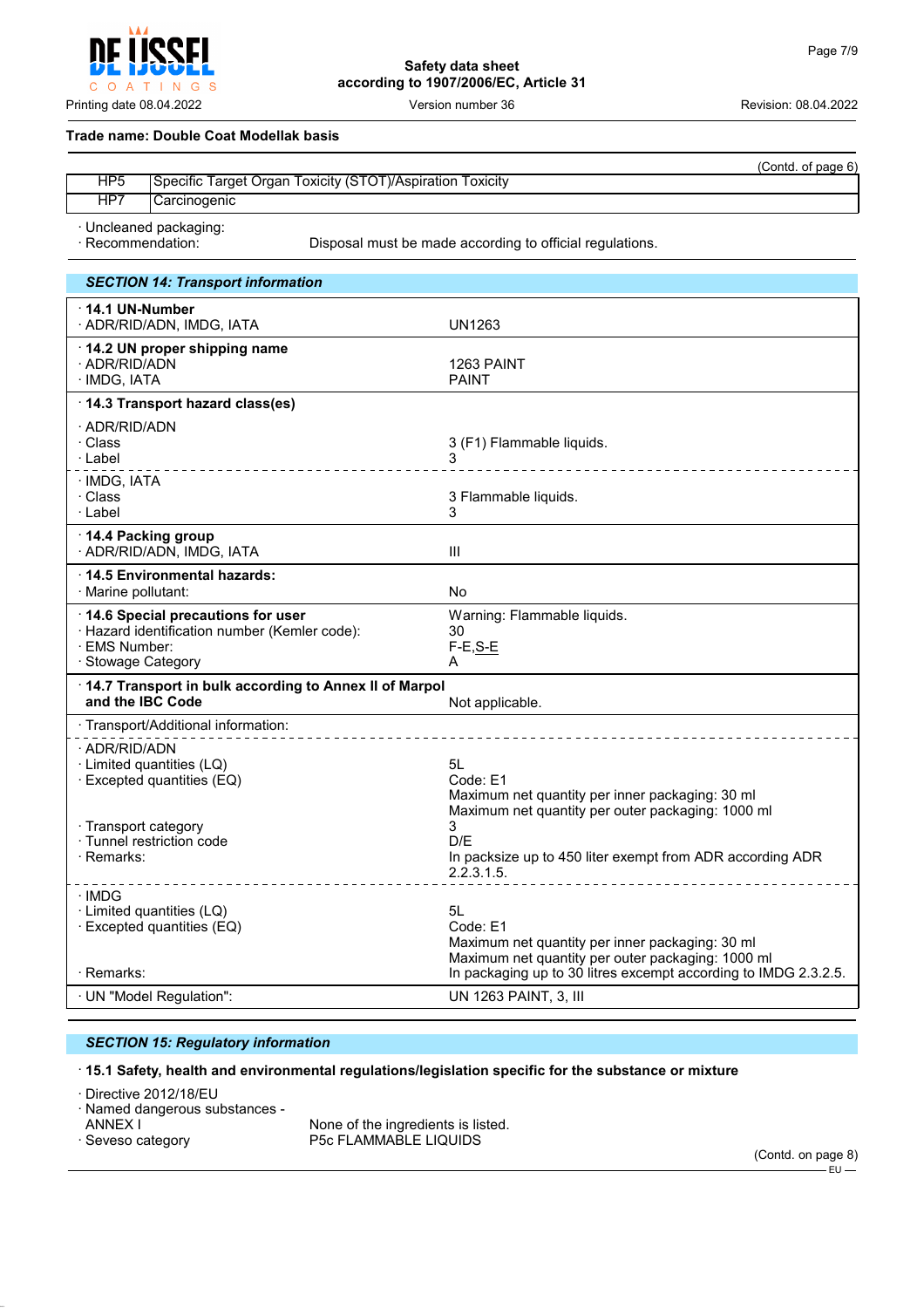**CCFI** I O A T I N G S  $\ddot{\rm C}$ 

**Safety data sheet according to 1907/2006/EC, Article 31**

Printing date 08.04.2022 **Version number 36** Version number 36 Revision: 08.04.2022

**Trade name: Double Coat Modellak basis**

| $\cdot$ Qualifying quantity (tonnes) for the                               |                                                                                                                            | (Contd. of page 7)                                                                                                                                |
|----------------------------------------------------------------------------|----------------------------------------------------------------------------------------------------------------------------|---------------------------------------------------------------------------------------------------------------------------------------------------|
| application of lower-tier                                                  |                                                                                                                            |                                                                                                                                                   |
| requirements                                                               | $5,000$ t                                                                                                                  |                                                                                                                                                   |
| Qualifying quantity (tonnes) for the                                       |                                                                                                                            |                                                                                                                                                   |
| application of upper-tier<br>requirements                                  | 50,000 t                                                                                                                   |                                                                                                                                                   |
| · REGULATION (EC) No 1907/2006                                             |                                                                                                                            |                                                                                                                                                   |
| <b>ANNEX XVII</b>                                                          | Conditions of restriction: 3                                                                                               |                                                                                                                                                   |
|                                                                            |                                                                                                                            | · DIRECTIVE 2011/65/EU on the restriction of the use of certain hazardous substances in electrical and electronic equipment                       |
| – Annex II                                                                 |                                                                                                                            |                                                                                                                                                   |
| None of the ingredients is listed.                                         |                                                                                                                            |                                                                                                                                                   |
| · REGULATION (EU) 2019/1148                                                |                                                                                                                            |                                                                                                                                                   |
|                                                                            |                                                                                                                            | · Annex I - RESTRICTED EXPLOSIVES PRECURSORS (Upper limit value for the purpose of licensing under Article 5(3))                                  |
| None of the ingredients is listed.                                         |                                                                                                                            |                                                                                                                                                   |
| · Annex II - REPORTABLE EXPLOSIVES PRECURSORS                              |                                                                                                                            |                                                                                                                                                   |
| None of the ingredients is listed.                                         |                                                                                                                            |                                                                                                                                                   |
| · Regulation (EC) No 273/2004 on drug precursors                           |                                                                                                                            |                                                                                                                                                   |
| None of the ingredients is listed.                                         |                                                                                                                            |                                                                                                                                                   |
|                                                                            |                                                                                                                            | Regulation (EC) No 111/2005 laying down rules for the monitoring of trade between the Community and third countries in                            |
| drug precursors<br>None of the ingredients is listed.                      |                                                                                                                            |                                                                                                                                                   |
| · National regulations:                                                    |                                                                                                                            |                                                                                                                                                   |
|                                                                            |                                                                                                                            |                                                                                                                                                   |
| · Technical instructions (air):                                            | Share in %<br>Class                                                                                                        |                                                                                                                                                   |
|                                                                            | <b>NK</b><br>29.3                                                                                                          |                                                                                                                                                   |
| 15.2 Chemical safety                                                       |                                                                                                                            |                                                                                                                                                   |
| assessment:                                                                | A Chemical Safety Assessment has not been carried out.                                                                     |                                                                                                                                                   |
|                                                                            |                                                                                                                            |                                                                                                                                                   |
|                                                                            |                                                                                                                            |                                                                                                                                                   |
| <b>SECTION 16: Other information</b>                                       |                                                                                                                            |                                                                                                                                                   |
| features and shall not establish a legally valid contractual relationship. |                                                                                                                            | This information is based on our present knowledge. However, this shall not constitute a guarantee for any specific product                       |
|                                                                            |                                                                                                                            |                                                                                                                                                   |
| $\cdot$ Relevant phrases                                                   | H226 Flammable liquid and vapour.                                                                                          |                                                                                                                                                   |
|                                                                            | H304 May be fatal if swallowed and enters airways.<br>H312 Harmful in contact with skin.                                   |                                                                                                                                                   |
|                                                                            | H315 Causes skin irritation.                                                                                               |                                                                                                                                                   |
|                                                                            | H319 Causes serious eye irritation.                                                                                        |                                                                                                                                                   |
|                                                                            | H332 Harmful if inhaled.                                                                                                   |                                                                                                                                                   |
|                                                                            | H335 May cause respiratory irritation.                                                                                     |                                                                                                                                                   |
|                                                                            | H336 May cause drowsiness or dizziness.<br>H351 Suspected of causing cancer.                                               |                                                                                                                                                   |
|                                                                            |                                                                                                                            | H373 May cause damage to organs through prolonged or repeated exposure.                                                                           |
|                                                                            | H412 Harmful to aquatic life with long lasting effects.                                                                    |                                                                                                                                                   |
| · Classification according to                                              |                                                                                                                            |                                                                                                                                                   |
| Regulation (EC) No 1272/2008                                               |                                                                                                                            | The classification of the mixture is generally based on the calculation method using<br>substance data according to Regulation (EC) No 1272/2008. |
| Flammable liquids                                                          | On basis of test data                                                                                                      |                                                                                                                                                   |
| Specific target organ toxicity (single exposure)                           |                                                                                                                            | The classification of the mixture is generally based on the calculation                                                                           |
|                                                                            |                                                                                                                            | method using substance data according to Regulation (EC) No 1272/2008.                                                                            |
| · Department issuing SDS:                                                  | Research and Development                                                                                                   |                                                                                                                                                   |
| · Contact:                                                                 |                                                                                                                            | Saïda El Asjadi, tel: +31 182 372177, e-mail: safety@de-ijssel-coatings.nl                                                                        |
| · Abbreviations and acronyms:                                              |                                                                                                                            | RID: Règlement international concernant le transport des marchandises dangereuses par chemin de fer                                               |
|                                                                            | ICAO: International Civil Aviation Organisation                                                                            | (Regulations Concerning the International Transport of Dangerous Goods by Rail)                                                                   |
|                                                                            |                                                                                                                            | ADR: Accord relatif au transport international des marchandises dangereuses par route (European Agreement                                         |
|                                                                            | Concerning the International Carriage of Dangerous Goods by Road)<br>IMDG: International Maritime Code for Dangerous Goods |                                                                                                                                                   |
|                                                                            | IATA: International Air Transport Association                                                                              |                                                                                                                                                   |
|                                                                            | EINECS: European Inventory of Existing Commercial Chemical Substances                                                      | GHS: Globally Harmonised System of Classification and Labelling of Chemicals                                                                      |
|                                                                            | ELINCS: European List of Notified Chemical Substances                                                                      | CAS: Chemical Abstracts Service (division of the American Chemical Society)                                                                       |

VOC: Volatile Organic Compounds (USA, EU) DNEL: Derived No-Effect Level (REACH)

(Contd. on page 9)

EU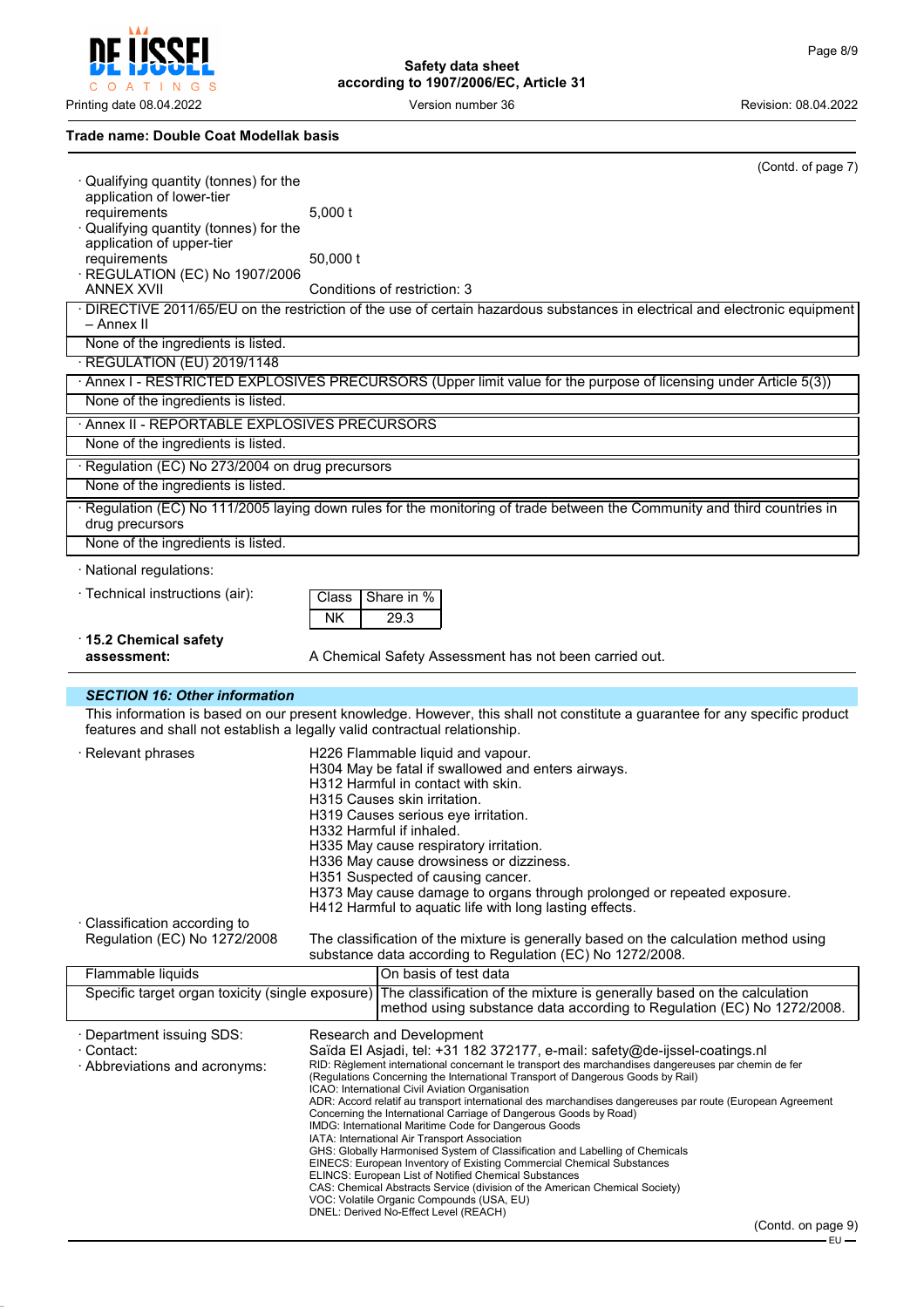

#### **Trade name: Double Coat Modellak basis**

|                                         |                                                                                                 | (Contd. of page 8) |
|-----------------------------------------|-------------------------------------------------------------------------------------------------|--------------------|
|                                         | PNEC: Predicted No-Effect Concentration (REACH)                                                 |                    |
|                                         | LC50: Lethal concentration, 50 percent                                                          |                    |
|                                         | LD50: Lethal dose, 50 percent                                                                   |                    |
|                                         | PBT: Persistent, Bioaccumulative and Toxic                                                      |                    |
|                                         | vPvB: very Persistent and very Bioaccumulative                                                  |                    |
|                                         | Flam. Lig. 3: Flammable liguids - Category 3                                                    |                    |
|                                         | Acute Tox. 4: Acute toxicity - Category 4                                                       |                    |
|                                         | Skin Irrit. 2: Skin corrosion/irritation - Category 2                                           |                    |
|                                         | Eye Irrit. 2: Serious eye damage/eye irritation - Category 2                                    |                    |
|                                         | Carc. 2: Carcinogenicity - Category 2                                                           |                    |
|                                         | STOT SE 3: Specific target organ toxicity (single exposure) – Category 3                        |                    |
|                                         | STOT RE 2: Specific target organ toxicity (repeated exposure) – Category 2                      |                    |
|                                         | Asp. Tox. 1: Aspiration hazard - Category 1                                                     |                    |
|                                         | Aquatic Chronic 3: Hazardous to the aguatic environment - long-term aguatic hazard – Category 3 |                    |
| · Sources:                              | Literature data and/or investigation reports are available through the manufacturer.            |                    |
| $\cdot$ * Data compared to the previous |                                                                                                 |                    |

version altered.

 $-EU$  -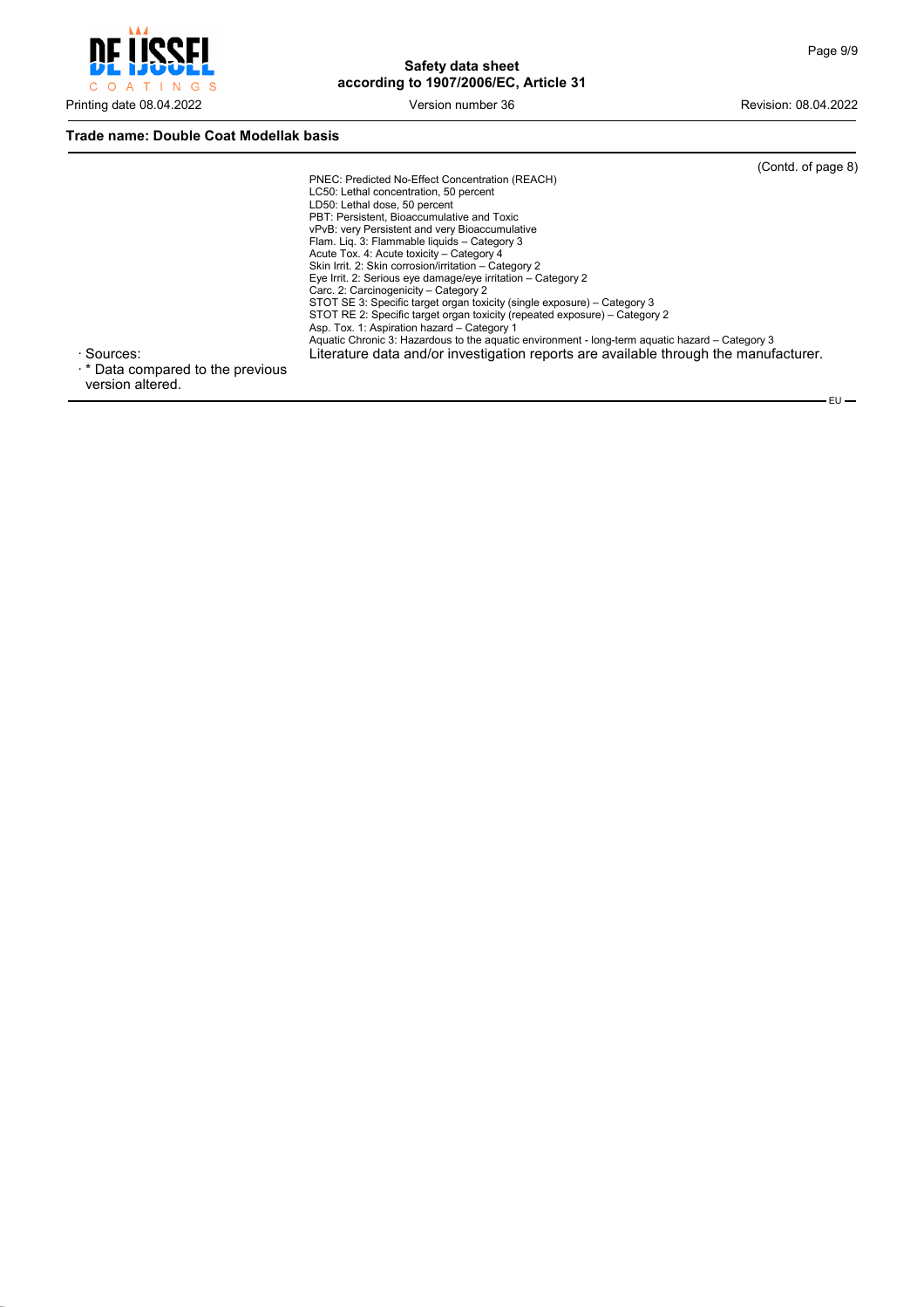

#### *SECTION 1: Identification of the substance/mixture and of the company/undertaking*

| 1.1 Product identifier                                                           |                                                                                                                                                                                                                                                                                                                                |
|----------------------------------------------------------------------------------|--------------------------------------------------------------------------------------------------------------------------------------------------------------------------------------------------------------------------------------------------------------------------------------------------------------------------------|
| $\cdot$ Trade name:                                                              | Double Coat Modellak verharder                                                                                                                                                                                                                                                                                                 |
| · Article number:<br>$\cdot$ UFI:                                                | 421<br>U8K4-8040-T00P-S3G8                                                                                                                                                                                                                                                                                                     |
| · Sector of Use                                                                  | 1.2 Relevant identified uses of the substance or mixture and uses advised against<br>SU3 Industrial uses: Uses of substances as such or in preparations at industrial sites<br>SU22 Professional uses: Public domain (administration, education, entertainment,<br>services, craftsmen)<br>SU19 Building and construction work |
| · Product category<br>· Process category                                         | PC9a Coatings and paints, thinners, paint removers<br>PROC19 Manual activities involving hand contact<br>PROC7 Industrial spraying<br>PROC11 Non industrial spraying                                                                                                                                                           |
| · Environmental release category                                                 | ERC5 Use at industrial site leading to inclusion into/onto article<br>ERC8c Widespread use leading to inclusion into/onto article (indoor)<br>ERC8f Widespread use leading to inclusion into/onto article (outdoor)                                                                                                            |
| · Article category                                                               | AC13 Plastic articles<br>AC7 Metal articles<br>AC11 Wood articles                                                                                                                                                                                                                                                              |
| Application of the substance / the<br>mixture                                    | See our technical datasheet for application details of this product.<br>Isocyanate hardener for polyurethanes                                                                                                                                                                                                                  |
| 1.3 Details of the supplier of the safety data sheet<br>· Manufacturer/Supplier: | De IJssel Coatings BV, Centrumbaan 960, NL 2841 MH Moordrecht<br>Tel: $+31$ 182 372177, E-mail: info@de-ijssel-coatings.nl                                                                                                                                                                                                     |
| · Further information obtainable<br>from:<br>1.4 Emergency telephone<br>number:  | Research and Development.                                                                                                                                                                                                                                                                                                      |
|                                                                                  | De IJssel Coatings BV, Tel. +31 182 372177, E-mail: safety@de-ijssel-coatings.nl<br>Office hours: working days from 08:00 to 17:00 hrs.                                                                                                                                                                                        |

#### *SECTION 2: Hazards identification*

#### · **2.1 Classification of the substance or mixture**

· Classification according to Regulation (EC) No 1272/2008

 $\langle \langle \rangle \rangle$  GHS02 flame

Flam. Liq. 2 H225 Highly flammable liquid and vapour.

GHS08 health hazard

Resp. Sens. 1 H334 May cause allergy or asthma symptoms or breathing difficulties if inhaled.

# $\langle \cdot \rangle$  GHS07

Acute Tox. 4 H332 Harmful if inhaled.

Eye Irrit. 2 H319 Causes serious eye irritation.

Skin Sens. 1 H317 May cause an allergic skin reaction.

STOT SE 3 H336 May cause drowsiness or dizziness.

#### · **2.2 Label elements**

· Labelling according to Regulation (EC) No 1272/2008 The product is classified and labelled according to the CLP regulation. · Hazard pictograms  $\langle \rangle$ 〈'〉  $\bigcirc$ GHS02 GHS07 GHS08 · Signal word **Danger** · Hazard-determining components of labelling: aromatisch polyisocyanaat ethyl acetate m-tolylidene diisocyanate · Hazard statements H225 Highly flammable liquid and vapour.

- H332 Harmful if inhaled.
- H319 Causes serious eye irritation. H334 May cause allergy or asthma symptoms or breathing difficulties if inhaled.

(Contd. on page 2)  $-$  FU  $-$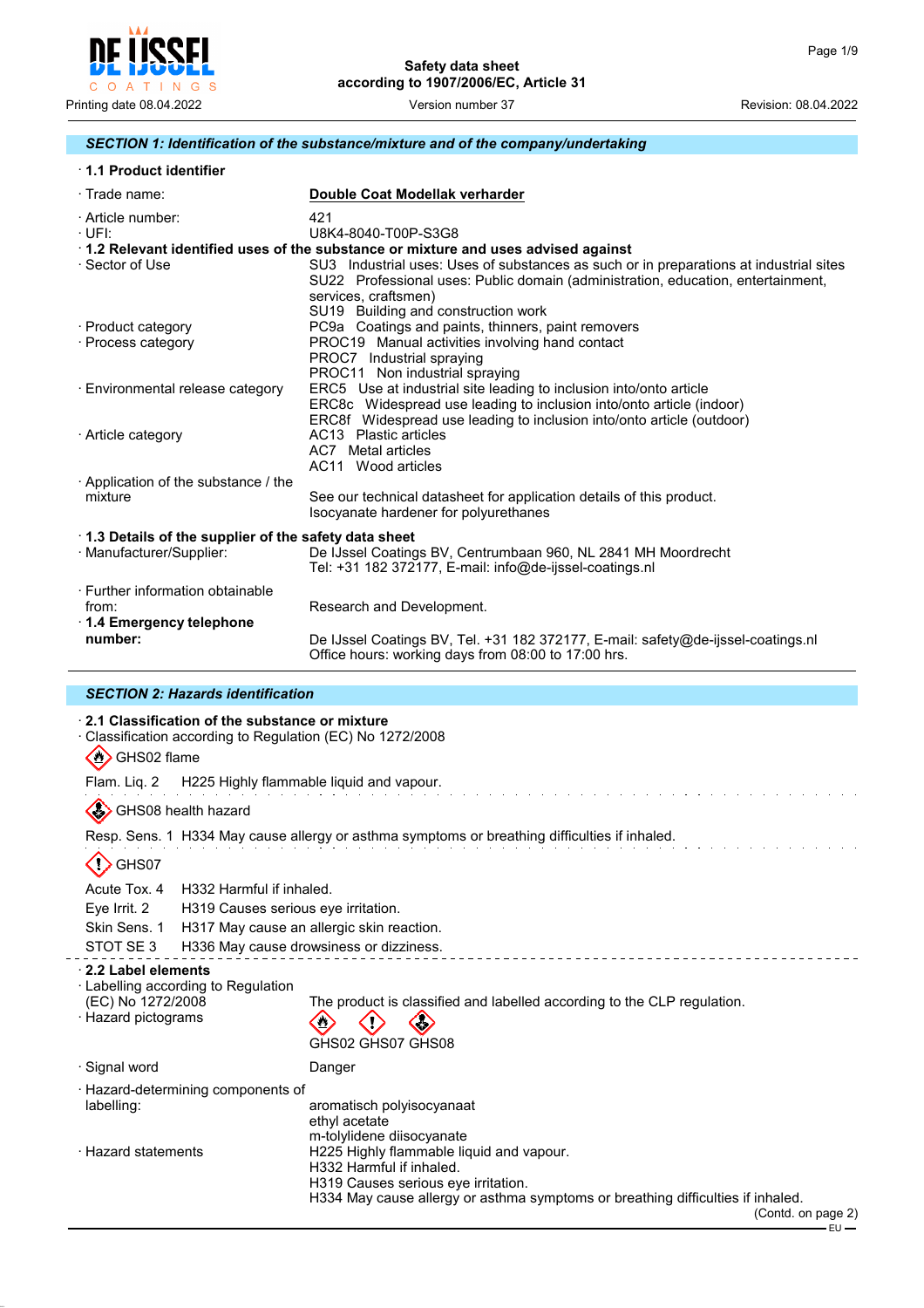

#### **Trade name: Double Coat Modellak verharder**

|                                      |                  | (Contd. of page 1)                                                                   |
|--------------------------------------|------------------|--------------------------------------------------------------------------------------|
|                                      |                  | H317 May cause an allergic skin reaction.                                            |
|                                      |                  | H336 May cause drowsiness or dizziness.                                              |
| · Precautionary statements           | P210             | Keep away from heat, hot surfaces, sparks, open flames and other                     |
|                                      |                  | ignition sources. No smoking.                                                        |
|                                      | P <sub>261</sub> | Avoid breathing mist/vapours/spray.                                                  |
|                                      |                  | P303+P361+P353 IF ON SKIN (or hair): Take off immediately all contaminated clothing. |
|                                      |                  | Rinse skin with water [or shower].                                                   |
|                                      |                  | P305+P351+P338 IF IN EYES: Rinse cautiously with water for several minutes.          |
|                                      |                  | Remove contact lenses, if present and easy to do. Continue rinsing.                  |
|                                      | P405             | Store locked up.                                                                     |
|                                      | P <sub>501</sub> | Dispose of contents/container in accordance with local/regional/                     |
|                                      |                  | national/international regulations.                                                  |
| · Additional information:            |                  | EUH204 Contains isocyanates. May produce an allergic reaction.                       |
| 2.3 Other hazards                    |                  |                                                                                      |
| · Results of PBT and vPvB assessment |                  |                                                                                      |
| $\cdot$ PBT:                         | Not applicable.  |                                                                                      |
| $\cdot$ vPvB:                        | Not applicable.  |                                                                                      |

#### *SECTION 3: Composition/information on ingredients*

# · **3.2 Chemical characterisation: Mixtures**

Mixture of substances listed below with nonhazardous additions.

| · Dangerous components:    |                                                                                                           |               |
|----------------------------|-----------------------------------------------------------------------------------------------------------|---------------|
| CAS: 53317-61-6            | aromatisch polyisocyanaat                                                                                 | $50 - 100\%$  |
| NLP: 500-120-8             | ⊙ Eye Irrit. 2, H319; Skin Sens. 1, H317                                                                  |               |
| CAS: 141-78-6              | ethyl acetate                                                                                             | $10 - 25%$    |
| EINECS: 205-500-4          | STOT SE 3, H225, 3 Eye Irrit. 2, H319, STOT SE 3, H336                                                    |               |
| Index number: 607-022-00-5 |                                                                                                           |               |
| Reg.nr.: 01-2119475103-46  |                                                                                                           |               |
| CAS: 26471-62-5            | m-tolylidene diisocyanate                                                                                 | $0.1 - 0.5\%$ |
| EINECS: 247-722-4          | Acute Tox. 1, H330; Sesp. Sens. 1, H334; Carc. 2, H351; $\Diamond$ Skin Irrit. 2,                         |               |
|                            | Index number: 615-006-00-4 H315; Eye Irrit. 2, H319; Skin Sens. 1, H317; STOT SE 3, H335; Aquatic Chronic |               |
| Reg.nr.: 01-2119454791-34  | 3. H412                                                                                                   |               |
|                            | Specific concentration limit: Resp. Sens. 1; H334: C ≥ 0.1 %                                              |               |
| · Additional information:  | For the wording of the listed hazard phrases refer to section 16.                                         |               |

#### *SECTION 4: First aid measures*

| 4.1 Description of first aid measures |                                                                                        |  |
|---------------------------------------|----------------------------------------------------------------------------------------|--|
| · General information:                | Immediately remove any clothing soiled by the product.                                 |  |
|                                       | Symptoms of poisoning may even occur after several hours; therefore medical            |  |
|                                       | observation for at least 48 hours after the accident.                                  |  |
| · After inhalation:                   | Supply fresh air and to be sure call for a doctor.                                     |  |
|                                       | In case of unconsciousness place patient stably in side position for transportation.   |  |
| · After skin contact:                 | Immediately wash with water and soap and rinse thoroughly.                             |  |
| ⋅ After eye contact:                  | Rinse opened eye for several minutes under running water. If symptoms persist, consult |  |
|                                       | a doctor.                                                                              |  |
| · After swallowing:                   | If symptoms persist consult doctor.                                                    |  |
| 4.2 Most important symptoms           |                                                                                        |  |
| and effects, both acute and           |                                                                                        |  |
| delayed                               | No further relevant information available.                                             |  |
| 4.3 Indication of any immediate       |                                                                                        |  |
| medical attention and special         |                                                                                        |  |
| treatment needed                      | No further relevant information available.                                             |  |

#### *SECTION 5: Firefighting measures*

· **5.1 Extinguishing media**

· For safety reasons unsuitable

CO2 or powder. Fight larger fires with alcohol resistant foam.

extinguishing agents: Water with full jet · **5.2 Special hazards arising from**

No further relevant information available.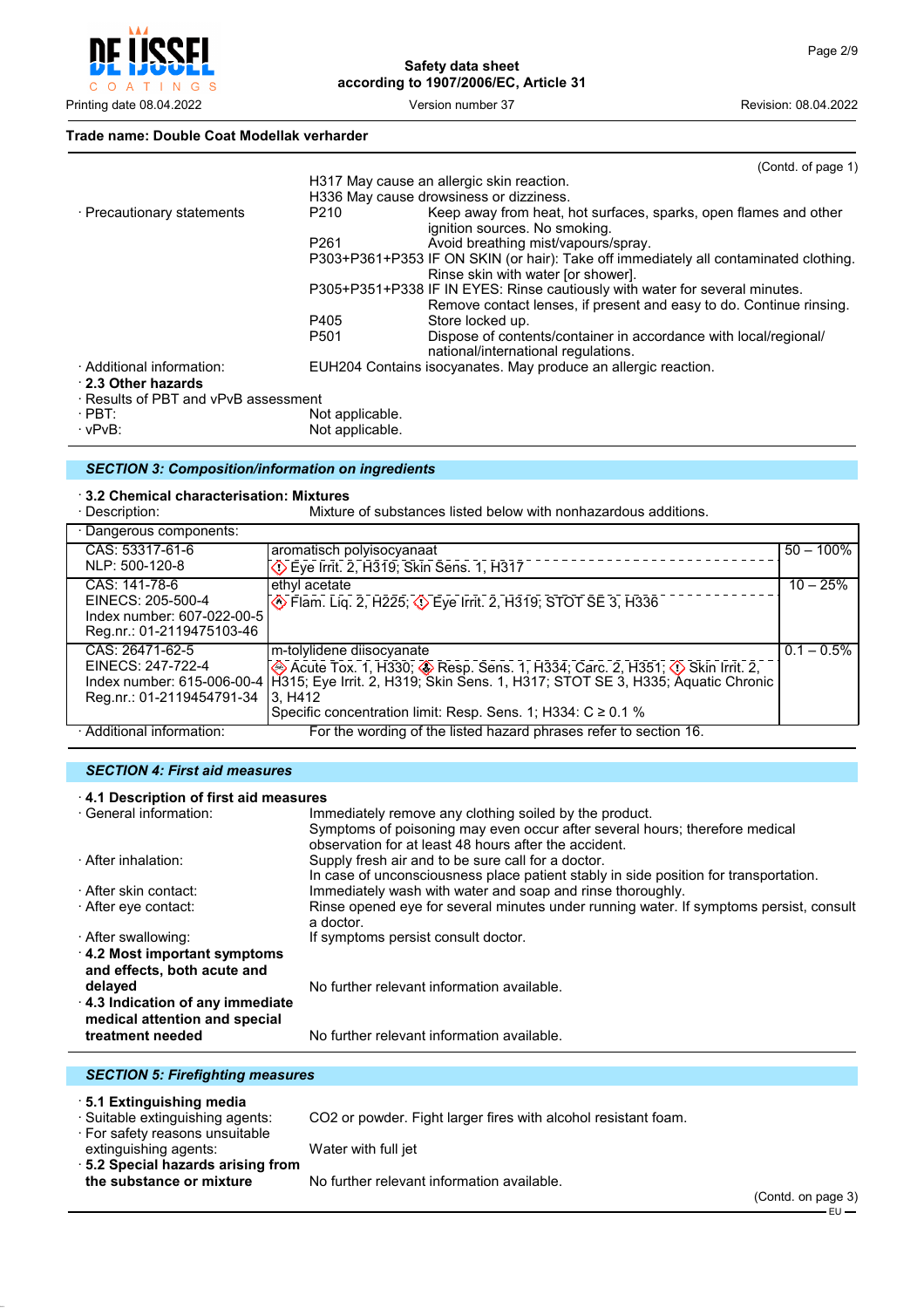C O A T I N G S

**Safety data sheet according to 1907/2006/EC, Article 31**

Printing date 08.04.2022 Version number 37 Revision: 08.04.2022

#### **Trade name: Double Coat Modellak verharder**

|                                                                                                                                             |                                                                                       |                                            | (Contd. of page 2)                                                                                                  |  |  |
|---------------------------------------------------------------------------------------------------------------------------------------------|---------------------------------------------------------------------------------------|--------------------------------------------|---------------------------------------------------------------------------------------------------------------------|--|--|
| 5.3 Advice for firefighters<br>· Protective equipment:                                                                                      |                                                                                       |                                            | Mouth respiratory protective device.                                                                                |  |  |
|                                                                                                                                             |                                                                                       |                                            |                                                                                                                     |  |  |
|                                                                                                                                             | <b>SECTION 6: Accidental release measures</b>                                         |                                            |                                                                                                                     |  |  |
|                                                                                                                                             | 6.1 Personal precautions,                                                             |                                            |                                                                                                                     |  |  |
|                                                                                                                                             | protective equipment and                                                              |                                            |                                                                                                                     |  |  |
| emergency procedures<br>6.2 Environmental precautions:                                                                                      |                                                                                       |                                            | Wear protective equipment. Keep unprotected persons away.<br>Do not allow to enter sewers/ surface or ground water. |  |  |
|                                                                                                                                             | 6.3 Methods and material for                                                          |                                            |                                                                                                                     |  |  |
|                                                                                                                                             | containment and cleaning up:                                                          |                                            | Absorb with liquid-binding material (sand, diatomite, acid binders, universal binders,                              |  |  |
|                                                                                                                                             |                                                                                       | sawdust).                                  | Dispose contaminated material as waste according to item 13.                                                        |  |  |
|                                                                                                                                             |                                                                                       |                                            | Ensure adequate ventilation.                                                                                        |  |  |
|                                                                                                                                             | 6.4 Reference to other sections                                                       |                                            | See Section 7 for information on safe handling.                                                                     |  |  |
|                                                                                                                                             |                                                                                       |                                            | See Section 8 for information on personal protection equipment.<br>See Section 13 for disposal information.         |  |  |
|                                                                                                                                             |                                                                                       |                                            |                                                                                                                     |  |  |
|                                                                                                                                             | <b>SECTION 7: Handling and storage</b>                                                |                                            |                                                                                                                     |  |  |
|                                                                                                                                             | $\cdot$ 7.1 Precautions for safe                                                      |                                            |                                                                                                                     |  |  |
| handling                                                                                                                                    |                                                                                       |                                            | Ensure good ventilation/exhaustion at the workplace.<br>Prevent formation of aerosols.                              |  |  |
|                                                                                                                                             | $\cdot$ Information about fire - and                                                  |                                            |                                                                                                                     |  |  |
|                                                                                                                                             | explosion protection:                                                                 |                                            | Keep ignition sources away - Do not smoke.                                                                          |  |  |
|                                                                                                                                             |                                                                                       |                                            | Protect against electrostatic charges.                                                                              |  |  |
| · Storage:                                                                                                                                  | .7.2 Conditions for safe storage, including any incompatibilities                     |                                            |                                                                                                                     |  |  |
|                                                                                                                                             | Requirements to be met by                                                             |                                            |                                                                                                                     |  |  |
| storerooms and receptacles:<br>Store in a cool location.<br>· Information about storage in one<br>common storage facility:<br>Not required. |                                                                                       |                                            |                                                                                                                     |  |  |
|                                                                                                                                             |                                                                                       |                                            |                                                                                                                     |  |  |
| · Further information about storage<br>conditions:<br>Keep container tightly sealed.                                                        |                                                                                       |                                            |                                                                                                                     |  |  |
|                                                                                                                                             |                                                                                       |                                            | Store in cool, dry conditions in well sealed receptacles.                                                           |  |  |
| · Recommended storage                                                                                                                       |                                                                                       | $5 - 30$ $\Box$                            |                                                                                                                     |  |  |
| temperature:                                                                                                                                | .7.3 Specific end use(s)                                                              | No further relevant information available. |                                                                                                                     |  |  |
|                                                                                                                                             |                                                                                       |                                            |                                                                                                                     |  |  |
|                                                                                                                                             | <b>SECTION 8: Exposure controls/personal protection</b>                               |                                            |                                                                                                                     |  |  |
|                                                                                                                                             | 8.1 Control parameters                                                                |                                            |                                                                                                                     |  |  |
|                                                                                                                                             | · Additional information about<br>design of technical facilities:                     |                                            | No further data; see item 7.                                                                                        |  |  |
|                                                                                                                                             |                                                                                       |                                            |                                                                                                                     |  |  |
| · Ingredients with limit values that require monitoring at the workplace:<br>141-78-6 ethyl acetate                                         |                                                                                       |                                            |                                                                                                                     |  |  |
| IOELV Short-term value: 1468 mg/m <sup>3</sup> , 400 ppm                                                                                    |                                                                                       |                                            |                                                                                                                     |  |  |
| Long-term value: 734 mg/m <sup>3</sup> , 200 ppm                                                                                            |                                                                                       |                                            |                                                                                                                     |  |  |
| DNEL (Derived No Effect Level) for workers<br>141-78-6 ethyl acetate                                                                        |                                                                                       |                                            |                                                                                                                     |  |  |
| Dermal                                                                                                                                      |                                                                                       |                                            | Long-term - systemic effects, worker 63 mg/kg bw/day (Worker)                                                       |  |  |
|                                                                                                                                             | Inhalative Acute - systemic effects, worker                                           |                                            | 1,468 mg/m <sup>3</sup> (Worker)                                                                                    |  |  |
|                                                                                                                                             | Acute - local effects, worker                                                         |                                            | 1,468 mg/m <sup>3</sup> (Worker)                                                                                    |  |  |
|                                                                                                                                             | Long-term - systemic effects, worker                                                  |                                            | 34 mg/m <sup>3</sup> (Worker)                                                                                       |  |  |
|                                                                                                                                             | Long-term - local effects, worker                                                     |                                            | 734 mg/m <sup>3</sup> (Worker)                                                                                      |  |  |
|                                                                                                                                             | 26471-62-5 m-tolylidene diisocyanate<br>Inhalative   Acute - systemic effects, worker |                                            | 0.14 mg/m <sup>3</sup> (Worker)                                                                                     |  |  |
|                                                                                                                                             | Acute - local effects, worker                                                         |                                            | $0.14$ mg/m <sup>3</sup> (Worker)                                                                                   |  |  |
|                                                                                                                                             | Long-term - systemic effects, worker                                                  |                                            | 0.035 mg/m <sup>3</sup> (Worker)                                                                                    |  |  |
|                                                                                                                                             | Long-term - local effects, worker                                                     |                                            | $0.035$ mg/m <sup>3</sup> (Worker)                                                                                  |  |  |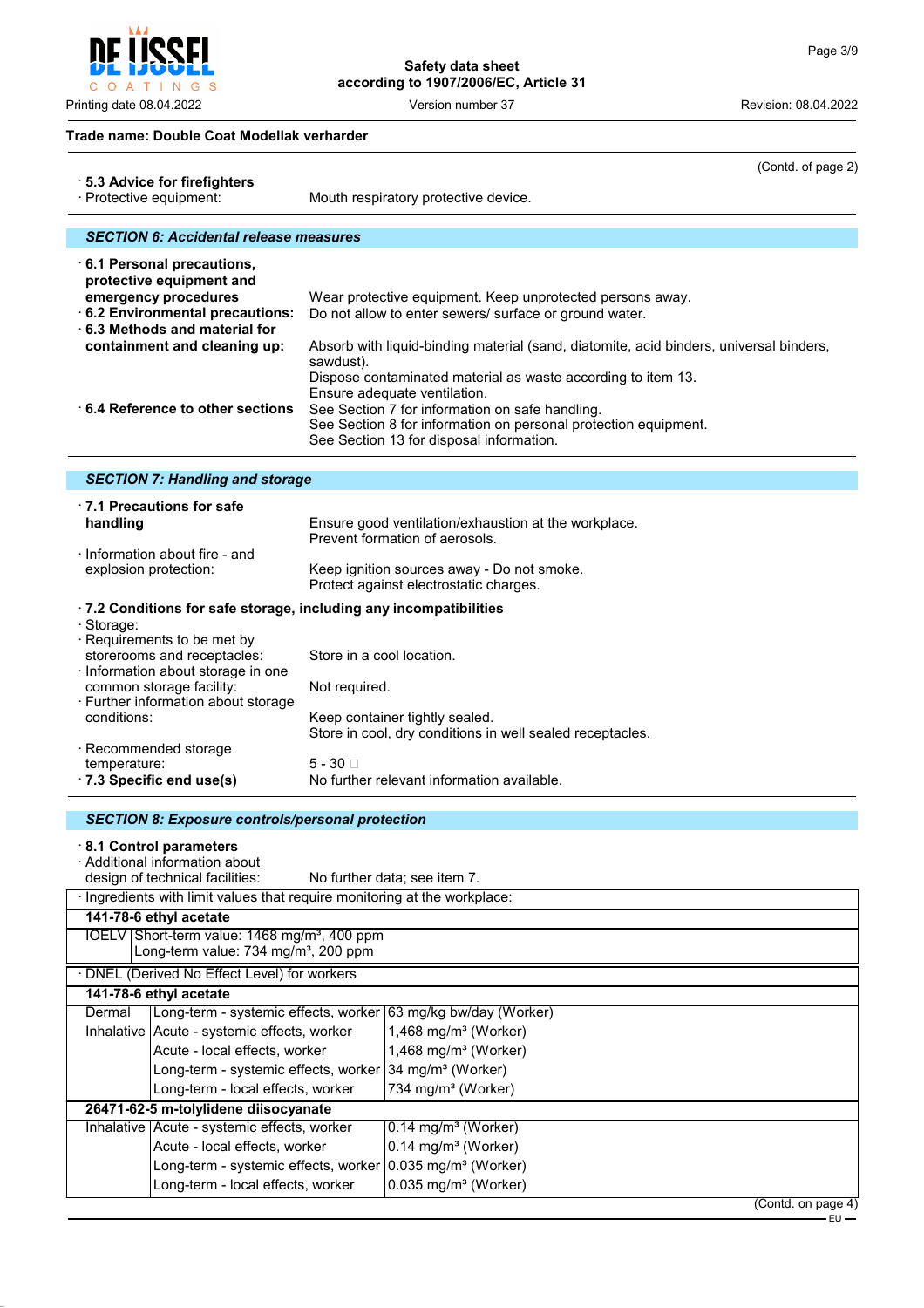

#### **Trade name: Double Coat Modellak verharder**

|                                               |                                                                                                |                                                                                                                                                                                                                                                                                                                                                                                                                                                                                                                                                                                                                                          |                                            |                                                                                                                                                                        | (Contd. of page 3) |  |
|-----------------------------------------------|------------------------------------------------------------------------------------------------|------------------------------------------------------------------------------------------------------------------------------------------------------------------------------------------------------------------------------------------------------------------------------------------------------------------------------------------------------------------------------------------------------------------------------------------------------------------------------------------------------------------------------------------------------------------------------------------------------------------------------------------|--------------------------------------------|------------------------------------------------------------------------------------------------------------------------------------------------------------------------|--------------------|--|
|                                               | · DNEL (Derived No Effect Level) for the general population                                    |                                                                                                                                                                                                                                                                                                                                                                                                                                                                                                                                                                                                                                          |                                            |                                                                                                                                                                        |                    |  |
|                                               | 141-78-6 ethyl acetate                                                                         |                                                                                                                                                                                                                                                                                                                                                                                                                                                                                                                                                                                                                                          |                                            |                                                                                                                                                                        |                    |  |
| Oral                                          | Long-term - systemic effects, general population 4.5 mg/kg bw/day (General population)         |                                                                                                                                                                                                                                                                                                                                                                                                                                                                                                                                                                                                                                          |                                            |                                                                                                                                                                        |                    |  |
| Dermal                                        |                                                                                                |                                                                                                                                                                                                                                                                                                                                                                                                                                                                                                                                                                                                                                          |                                            | Long-term - systemic effects, general population 37 mg/kg bw/day (General population)                                                                                  |                    |  |
|                                               | Inhalative   Acute - systemic effects, general population                                      |                                                                                                                                                                                                                                                                                                                                                                                                                                                                                                                                                                                                                                          |                                            | 734 mg/m <sup>3</sup> (General population)                                                                                                                             |                    |  |
|                                               | Acute - local effects, general population                                                      |                                                                                                                                                                                                                                                                                                                                                                                                                                                                                                                                                                                                                                          |                                            | 734 mg/m <sup>3</sup> (General population)                                                                                                                             |                    |  |
|                                               | Long-term - systemic effects, general population 367 mg/m <sup>3</sup> (General population)    |                                                                                                                                                                                                                                                                                                                                                                                                                                                                                                                                                                                                                                          |                                            |                                                                                                                                                                        |                    |  |
|                                               |                                                                                                |                                                                                                                                                                                                                                                                                                                                                                                                                                                                                                                                                                                                                                          | 367 mg/m <sup>3</sup> (General population) |                                                                                                                                                                        |                    |  |
| Long-term - local effects, general population |                                                                                                |                                                                                                                                                                                                                                                                                                                                                                                                                                                                                                                                                                                                                                          |                                            |                                                                                                                                                                        |                    |  |
|                                               | · PNEC (Predicted No Effect Concentration) values                                              |                                                                                                                                                                                                                                                                                                                                                                                                                                                                                                                                                                                                                                          |                                            |                                                                                                                                                                        |                    |  |
|                                               | 141-78-6 ethyl acetate                                                                         |                                                                                                                                                                                                                                                                                                                                                                                                                                                                                                                                                                                                                                          |                                            |                                                                                                                                                                        |                    |  |
|                                               | Aquatic compartment - freshwater                                                               |                                                                                                                                                                                                                                                                                                                                                                                                                                                                                                                                                                                                                                          |                                            | 0.26 mg/l (Freshwater)                                                                                                                                                 |                    |  |
|                                               | Aquatic compartment - marine water                                                             |                                                                                                                                                                                                                                                                                                                                                                                                                                                                                                                                                                                                                                          | 0.026 mg/l (Marine water)                  |                                                                                                                                                                        |                    |  |
|                                               | Aquatic compartment - sediment in freshwater                                                   |                                                                                                                                                                                                                                                                                                                                                                                                                                                                                                                                                                                                                                          |                                            | 0.34 mg/kg sed dw (Sediment freshwater)                                                                                                                                |                    |  |
|                                               |                                                                                                |                                                                                                                                                                                                                                                                                                                                                                                                                                                                                                                                                                                                                                          |                                            | Aquatic compartment - sediment in marine water 0.034 mg/kg sed dw (Sediment marine water)                                                                              |                    |  |
|                                               | Terrestrial compartment - soil                                                                 |                                                                                                                                                                                                                                                                                                                                                                                                                                                                                                                                                                                                                                          |                                            | 0.22 mg/kg dw (Soil)                                                                                                                                                   |                    |  |
|                                               | Sewage treatment plant                                                                         |                                                                                                                                                                                                                                                                                                                                                                                                                                                                                                                                                                                                                                          | 650 mg/l (stp)                             |                                                                                                                                                                        |                    |  |
|                                               | · Additional information:                                                                      |                                                                                                                                                                                                                                                                                                                                                                                                                                                                                                                                                                                                                                          |                                            | The lists valid during the making were used as basis.                                                                                                                  |                    |  |
| measures:                                     | 8.2 Exposure controls<br>· Personal protective equipment:<br>· General protective and hygienic |                                                                                                                                                                                                                                                                                                                                                                                                                                                                                                                                                                                                                                          |                                            |                                                                                                                                                                        |                    |  |
|                                               |                                                                                                | Avoid contact with the eyes.<br>Avoid contact with the eyes and skin.                                                                                                                                                                                                                                                                                                                                                                                                                                                                                                                                                                    |                                            | Keep away from foodstuffs, beverages and feed.<br>Immediately remove all soiled and contaminated clothing<br>Wash hands before breaks and at the end of work.          |                    |  |
|                                               | · Respiratory protection:                                                                      |                                                                                                                                                                                                                                                                                                                                                                                                                                                                                                                                                                                                                                          |                                            | In case of brief exposure or low pollution use respiratory filter device. In case of<br>intensive or longer exposure use self-contained respiratory protective device. |                    |  |
| · Protection of hands:                        |                                                                                                | Protective gloves                                                                                                                                                                                                                                                                                                                                                                                                                                                                                                                                                                                                                        |                                            | The glove material has to be impermeable and resistant to the product/ the substance/                                                                                  |                    |  |
|                                               |                                                                                                | the preparation.                                                                                                                                                                                                                                                                                                                                                                                                                                                                                                                                                                                                                         |                                            |                                                                                                                                                                        |                    |  |
|                                               |                                                                                                |                                                                                                                                                                                                                                                                                                                                                                                                                                                                                                                                                                                                                                          |                                            | Due to missing tests no recommendation to the glove material can be given for the                                                                                      |                    |  |
|                                               |                                                                                                |                                                                                                                                                                                                                                                                                                                                                                                                                                                                                                                                                                                                                                          |                                            | product/ the preparation/ the chemical mixture.                                                                                                                        |                    |  |
|                                               |                                                                                                |                                                                                                                                                                                                                                                                                                                                                                                                                                                                                                                                                                                                                                          |                                            | Selection of the glove material on consideration of the penetration times, rates of                                                                                    |                    |  |
|                                               |                                                                                                | diffusion and the degradation                                                                                                                                                                                                                                                                                                                                                                                                                                                                                                                                                                                                            |                                            |                                                                                                                                                                        |                    |  |
| · Material of gloves                          |                                                                                                | Nitrile rubber, NBR                                                                                                                                                                                                                                                                                                                                                                                                                                                                                                                                                                                                                      |                                            |                                                                                                                                                                        |                    |  |
|                                               | · Penetration time of glove material                                                           | The selection of the suitable gloves does not only depend on the material, but also on<br>further marks of quality and varies from manufacturer to manufacturer. As the product is<br>a preparation of several substances, the resistance of the glove material can not be<br>calculated in advance and has therefore to be checked prior to the application.<br>Recommended thickness of the material: $\geq 0.3$ mm<br>The exact break trough time has to be found out by the manufacturer of the protective<br>gloves and has to be observed.<br>For the mixture of chemicals mentioned below the penetration time has to be at least |                                            |                                                                                                                                                                        |                    |  |
|                                               |                                                                                                |                                                                                                                                                                                                                                                                                                                                                                                                                                                                                                                                                                                                                                          |                                            | 480 minutes (Permeation according to EN 16523-1:2015: Level 6).                                                                                                        |                    |  |
|                                               | $\cdot$ For the permanent contact gloves<br>made of the following materials are                |                                                                                                                                                                                                                                                                                                                                                                                                                                                                                                                                                                                                                                          |                                            |                                                                                                                                                                        |                    |  |
| suitable:                                     |                                                                                                | Nitrile rubber, NBR                                                                                                                                                                                                                                                                                                                                                                                                                                                                                                                                                                                                                      |                                            |                                                                                                                                                                        |                    |  |
|                                               | $\cdot$ As protection from splashes gloves<br>made of the following materials are              |                                                                                                                                                                                                                                                                                                                                                                                                                                                                                                                                                                                                                                          |                                            |                                                                                                                                                                        |                    |  |
| suitable:                                     |                                                                                                | Nitrile rubber, NBR                                                                                                                                                                                                                                                                                                                                                                                                                                                                                                                                                                                                                      |                                            |                                                                                                                                                                        |                    |  |
|                                               | · Not suitable are gloves made of                                                              |                                                                                                                                                                                                                                                                                                                                                                                                                                                                                                                                                                                                                                          |                                            |                                                                                                                                                                        |                    |  |
|                                               | the following materials:                                                                       | Leather gloves                                                                                                                                                                                                                                                                                                                                                                                                                                                                                                                                                                                                                           |                                            |                                                                                                                                                                        |                    |  |
|                                               |                                                                                                | Strong material gloves                                                                                                                                                                                                                                                                                                                                                                                                                                                                                                                                                                                                                   |                                            |                                                                                                                                                                        |                    |  |
| · Eye protection:                             |                                                                                                | Tightly sealed goggles                                                                                                                                                                                                                                                                                                                                                                                                                                                                                                                                                                                                                   |                                            |                                                                                                                                                                        |                    |  |
|                                               |                                                                                                |                                                                                                                                                                                                                                                                                                                                                                                                                                                                                                                                                                                                                                          |                                            |                                                                                                                                                                        | (Contd. on page 5) |  |
|                                               |                                                                                                |                                                                                                                                                                                                                                                                                                                                                                                                                                                                                                                                                                                                                                          |                                            |                                                                                                                                                                        | $EU -$             |  |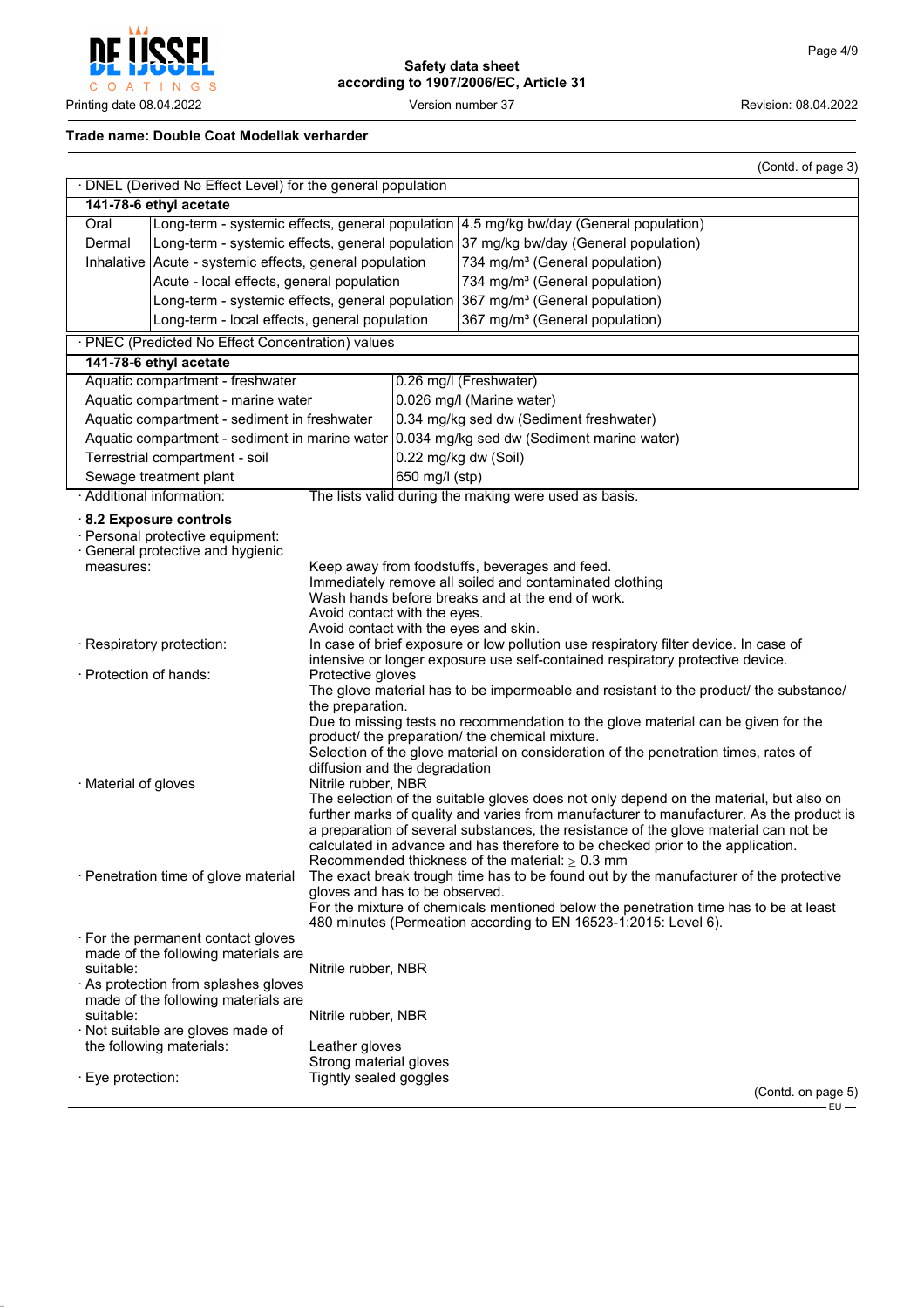

#### **Trade name: Double Coat Modellak verharder**

(Contd. of page 4)

| <b>SECTION 9: Physical and chemical properties</b>                                                                                                      |                                                                                                          |  |
|---------------------------------------------------------------------------------------------------------------------------------------------------------|----------------------------------------------------------------------------------------------------------|--|
| 9.1 Information on basic physical and chemical properties<br>· General Information<br>· Appearance:<br>Form:<br>Colour:<br>· Odour:<br>Odour threshold: | Fluid<br>According to product specification<br>Characteristic<br>Not determined.                         |  |
| pH-value at 20 °C:                                                                                                                                      | 7                                                                                                        |  |
| Change in condition<br>Melting point/freezing point:<br>Initial boiling point and boiling range: 77 °C                                                  | Undetermined.                                                                                            |  |
| · Flash point:                                                                                                                                          | 1 °C (Pensky Martens, ASTM D93)                                                                          |  |
| · Flammability (solid, gas):                                                                                                                            | Not applicable.                                                                                          |  |
| · Ignition temperature:                                                                                                                                 | 460 °C                                                                                                   |  |
| · Decomposition temperature:                                                                                                                            | Not determined.                                                                                          |  |
| · Auto-ignition temperature:                                                                                                                            | Product is not selfigniting.                                                                             |  |
| · Explosive properties:                                                                                                                                 | Product is not explosive. However, formation of explosive air/vapour mixtures are<br>possible.           |  |
| · Explosion limits:<br>Lower:<br>Upper:                                                                                                                 | 2.1 Vol %<br>11.5 Vol %                                                                                  |  |
| · Vapour pressure at 20 °C:                                                                                                                             | 97 hPa                                                                                                   |  |
| · Density at 20 °C:<br>· Relative density<br>· Vapour density<br>· Evaporation rate                                                                     | 1.17 g/cm <sup>3</sup> (DIN 51757, ASTM D 1298)<br>Not determined.<br>Not determined.<br>Not determined. |  |
| · Solubility in / Miscibility with<br>water:                                                                                                            | Not miscible or difficult to mix.                                                                        |  |
| · Partition coefficient: n-octanol/water:                                                                                                               | Not determined.                                                                                          |  |
| · Viscosity:<br>Dynamic at 20 °C:<br>Kinematic:                                                                                                         | 1,800 mPas (Brookfield, ASTM D1544)<br>Not determined.                                                   |  |
| · Solvent content:<br>Organic solvents:<br>VOC (2004/42/EC):                                                                                            | 25.0 %<br>25.00 %                                                                                        |  |
| Solids content:                                                                                                                                         | 75.0%                                                                                                    |  |
| $\cdot$ 9.2 Other information                                                                                                                           | No further relevant information available.                                                               |  |

| <b>SECTION 10: Stability and reactivity</b>                                     |                                                             |  |
|---------------------------------------------------------------------------------|-------------------------------------------------------------|--|
| $\cdot$ 10.1 Reactivity<br>10.2 Chemical stability<br>· Thermal decomposition / | No further relevant information available.                  |  |
| conditions to be avoided:<br>10.3 Possibility of hazardous                      | No decomposition if used according to specifications.       |  |
| reactions                                                                       | No dangerous reactions known.                               |  |
| 10.4 Conditions to avoid                                                        | No further relevant information available.                  |  |
| 10.5 Incompatible materials:                                                    | No further relevant information available.                  |  |
| 10.6 Hazardous decomposition<br>products:                                       | No dangerous decomposition products known.<br>$\sim$ $\sim$ |  |

(Contd. on page 6)  $-EU$  —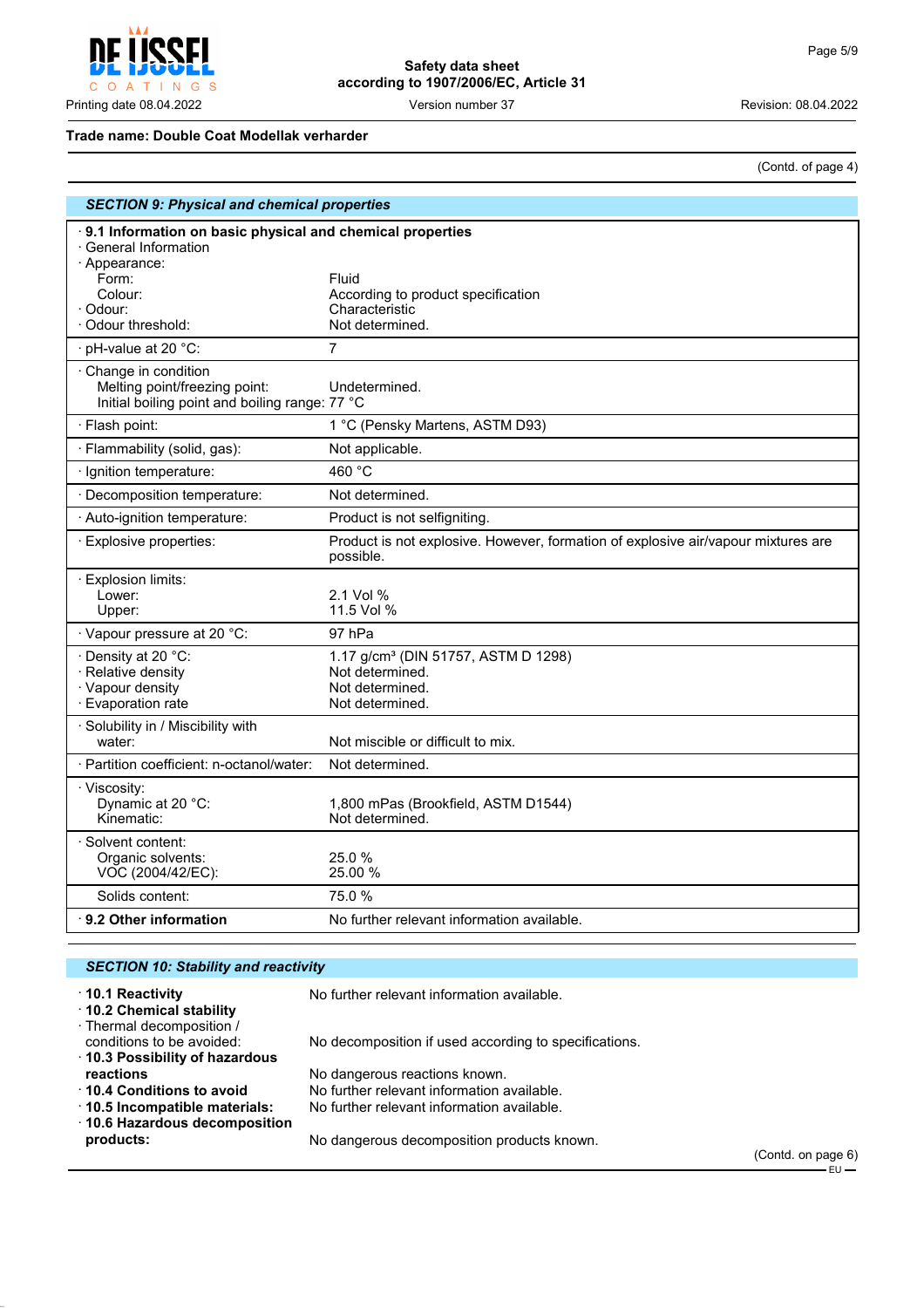$\mathsf{C}$ O A T INGS

**Safety data sheet according to 1907/2006/EC, Article 31**

Printing date 08.04.2022 Version number 37 Revision: 08.04.2022

#### **Trade name: Double Coat Modellak verharder**

(Contd. of page 5)

| <b>SECTION 11: Toxicological information</b>                                                     |                                                                                                                    |  |
|--------------------------------------------------------------------------------------------------|--------------------------------------------------------------------------------------------------------------------|--|
| 11.1 Information on toxicological effects                                                        |                                                                                                                    |  |
| · Acute toxicity                                                                                 | Harmful if inhaled.                                                                                                |  |
| · LD/LC50 values relevant for classification:                                                    |                                                                                                                    |  |
| · Components<br>Type                                                                             | Value<br><b>Species</b>                                                                                            |  |
| 141-78-6 ethyl acetate                                                                           |                                                                                                                    |  |
| Oral LD50 5,620 mg/kg (Rabbit)                                                                   |                                                                                                                    |  |
| · Primary irritant effect:                                                                       |                                                                                                                    |  |
| · Skin corrosion/irritation<br>Based on available data, the classification criteria are not met. |                                                                                                                    |  |
| · Serious eye damage/irritation<br>Causes serious eye irritation.                                |                                                                                                                    |  |
| · Respiratory or skin sensitisation                                                              | May cause allergy or asthma symptoms or breathing difficulties if inhaled.<br>May cause an allergic skin reaction. |  |
| · Additional toxicological information:                                                          |                                                                                                                    |  |
|                                                                                                  | · CMR effects (carcinogenity, mutagenicity and toxicity for reproduction)                                          |  |
| · Germ cell mutagenicity                                                                         | Based on available data, the classification criteria are not met.                                                  |  |
| Carcinogenicity                                                                                  | Based on available data, the classification criteria are not met.                                                  |  |
| · Reproductive toxicity                                                                          | Based on available data, the classification criteria are not met.                                                  |  |
| · STOT-single exposure<br>· STOT-repeated exposure                                               | May cause drowsiness or dizziness.<br>Based on available data, the classification criteria are not met.            |  |
| · Aspiration hazard                                                                              | Based on available data, the classification criteria are not met.                                                  |  |
|                                                                                                  |                                                                                                                    |  |
|                                                                                                  |                                                                                                                    |  |
| <b>SECTION 12: Ecological information</b>                                                        |                                                                                                                    |  |
| $\cdot$ 12.1 Toxicity                                                                            |                                                                                                                    |  |
| · Aquatic toxicity:                                                                              | No further relevant information available.                                                                         |  |
| · Type of test Effective concentration Method                                                    | Assessment                                                                                                         |  |
| <b>ATE (Acute Toxicity Estimates)</b>                                                            |                                                                                                                    |  |
| Inhalative LC50/4 h 16.7 mg/l                                                                    |                                                                                                                    |  |
| 141-78-6 ethyl acetate                                                                           |                                                                                                                    |  |
| Inhalative   LC50/4 h   1,600 mg/l (Rat)                                                         |                                                                                                                    |  |
| 12.2 Persistence and                                                                             |                                                                                                                    |  |
| degradability                                                                                    | No further relevant information available.                                                                         |  |
| · 12.3 Bioaccumulative potential                                                                 | No further relevant information available.                                                                         |  |
| 12.4 Mobility in soil                                                                            | No further relevant information available.                                                                         |  |
| · Additional ecological information:                                                             |                                                                                                                    |  |
| · General notes:                                                                                 | Water hazard class 1 (German Regulation) (Self-assessment): slightly hazardous for                                 |  |
|                                                                                                  | water                                                                                                              |  |
|                                                                                                  | Do not allow undiluted product or large quantities of it to reach ground water, water<br>course or sewage system.  |  |
| $\cdot$ 12.5 Results of PBT and vPvB assessment                                                  |                                                                                                                    |  |
| $\cdot$ PBT:                                                                                     | Not applicable.                                                                                                    |  |
| · vPvB:                                                                                          | Not applicable.                                                                                                    |  |
| 12.6 Other adverse effects                                                                       | No further relevant information available.                                                                         |  |
|                                                                                                  |                                                                                                                    |  |
| <b>SECTION 13: Disposal considerations</b>                                                       |                                                                                                                    |  |
| . 13 1 Wasto troatmont mothods                                                                   |                                                                                                                    |  |

· **13.1 Waste treatment methods**

Must not be disposed together with household garbage. Do not allow product to reach sewage system.

|                 | · European waste cataloque                                                                                                                                                |
|-----------------|---------------------------------------------------------------------------------------------------------------------------------------------------------------------------|
|                 | 08 00 00   WASTES FROM THE MANUFACTURE, FORMULATION, SUPPLY AND USE (MFSU) OF COATINGS<br>(PAINTS, VARNISHES AND VITREOUS ENAMELS), ADHESIVES, SEALANTS AND PRINTING INKS |
| 08 01 00        | wastes from MFSU and removal of paint and varnish                                                                                                                         |
| 08 01 11*       | waste paint and varnish containing organic solvents or other hazardous substances                                                                                         |
| HP3             | l Flammable                                                                                                                                                               |
| HP4             | Irritant - skin irritation and eye damage                                                                                                                                 |
| HP <sub>5</sub> | Specific Target Organ Toxicity (STOT)/Aspiration Toxicity                                                                                                                 |
| <b>HP13</b>     | Sensitising                                                                                                                                                               |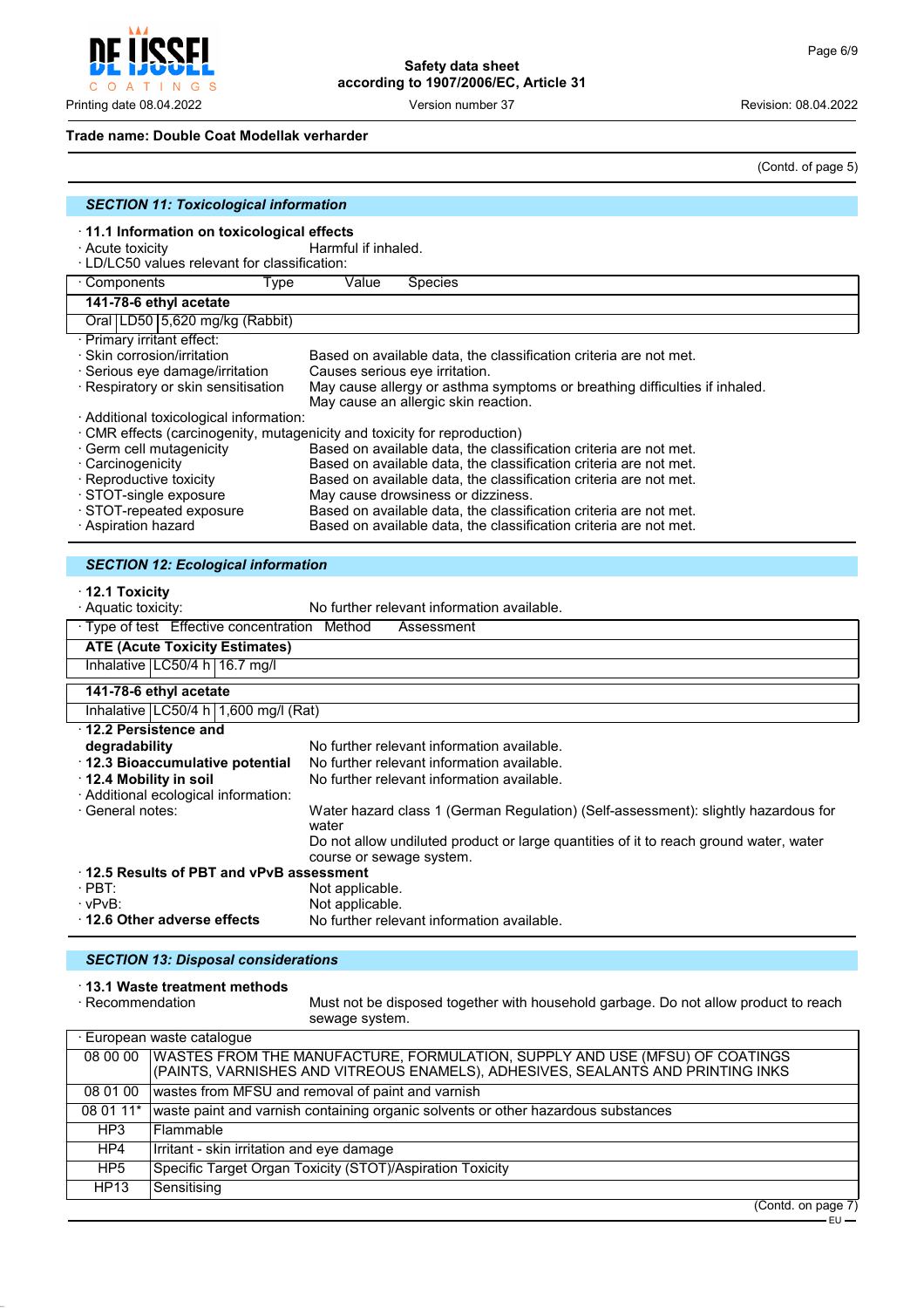Printing date 08.04.2022 Version number 37 Revision: 08.04.2022

(Contd. of page 6)

#### **Trade name: Double Coat Modellak verharder**

<sub>S</sub>

· Uncleaned packaging:

 $\vert N \vert$  G

 $\top$ 

 $\circ$  $\overline{A}$ 

Disposal must be made according to official regulations.

| <b>SECTION 14: Transport information</b>                                                                                  |                                                                                                                       |
|---------------------------------------------------------------------------------------------------------------------------|-----------------------------------------------------------------------------------------------------------------------|
| 14.1 UN-Number<br>· ADR/RID/ADN, IMDG, IATA                                                                               | <b>UN1263</b>                                                                                                         |
| 14.2 UN proper shipping name<br>· ADR/RID/ADN<br>· IMDG, IATA                                                             | 1263 PAINT<br><b>PAINT</b>                                                                                            |
| 14.3 Transport hazard class(es)                                                                                           |                                                                                                                       |
| · ADR/RID/ADN<br>· Class<br>· Label                                                                                       | 3 (F1) Flammable liquids.<br>3                                                                                        |
| · IMDG, IATA<br>· Class<br>· Label                                                                                        | 3 Flammable liquids.<br>3                                                                                             |
| 14.4 Packing group<br>· ADR/RID/ADN, IMDG, IATA                                                                           | $\mathbf{II}$                                                                                                         |
| 14.5 Environmental hazards:<br>· Marine pollutant:                                                                        | <b>No</b>                                                                                                             |
| 14.6 Special precautions for user<br>· Hazard identification number (Kemler code):<br>· EMS Number:<br>· Stowage Category | Warning: Flammable liquids.<br>33<br>$F-E, S-E$<br>A                                                                  |
| 14.7 Transport in bulk according to Annex II of Marpol<br>and the IBC Code                                                | Not applicable.                                                                                                       |
| · Transport/Additional information:                                                                                       |                                                                                                                       |
| · ADR/RID/ADN<br>· Limited quantities (LQ)<br>· Excepted quantities (EQ)                                                  | 5L<br>Code: E2<br>Maximum net quantity per inner packaging: 30 ml<br>Maximum net quantity per outer packaging: 500 ml |
| · Transport category<br>· Tunnel restriction code                                                                         | $\overline{2}$<br>D/E                                                                                                 |
| · IMDG<br>· Limited quantities (LQ)<br>· Excepted quantities (EQ)                                                         | 5L<br>Code: E2<br>Maximum net quantity per inner packaging: 30 ml<br>Maximum net quantity per outer packaging: 500 ml |
| · UN "Model Regulation":                                                                                                  | UN 1263 PAINT, 3, II                                                                                                  |

#### *SECTION 15: Regulatory information*

#### · **15.1 Safety, health and environmental regulations/legislation specific for the substance or mixture**

| · Directive 2012/18/EU<br>· Named dangerous substances -<br>ANNEX I<br>· Seveso category                                      | None of the ingredients is listed.<br>P5c FLAMMABLE LIQUIDS |
|-------------------------------------------------------------------------------------------------------------------------------|-------------------------------------------------------------|
| · Qualifying quantity (tonnes) for the<br>application of lower-tier<br>requirements<br>· Qualifying quantity (tonnes) for the | 5.000 t                                                     |
| application of upper-tier<br>requirements                                                                                     | 50,000 t                                                    |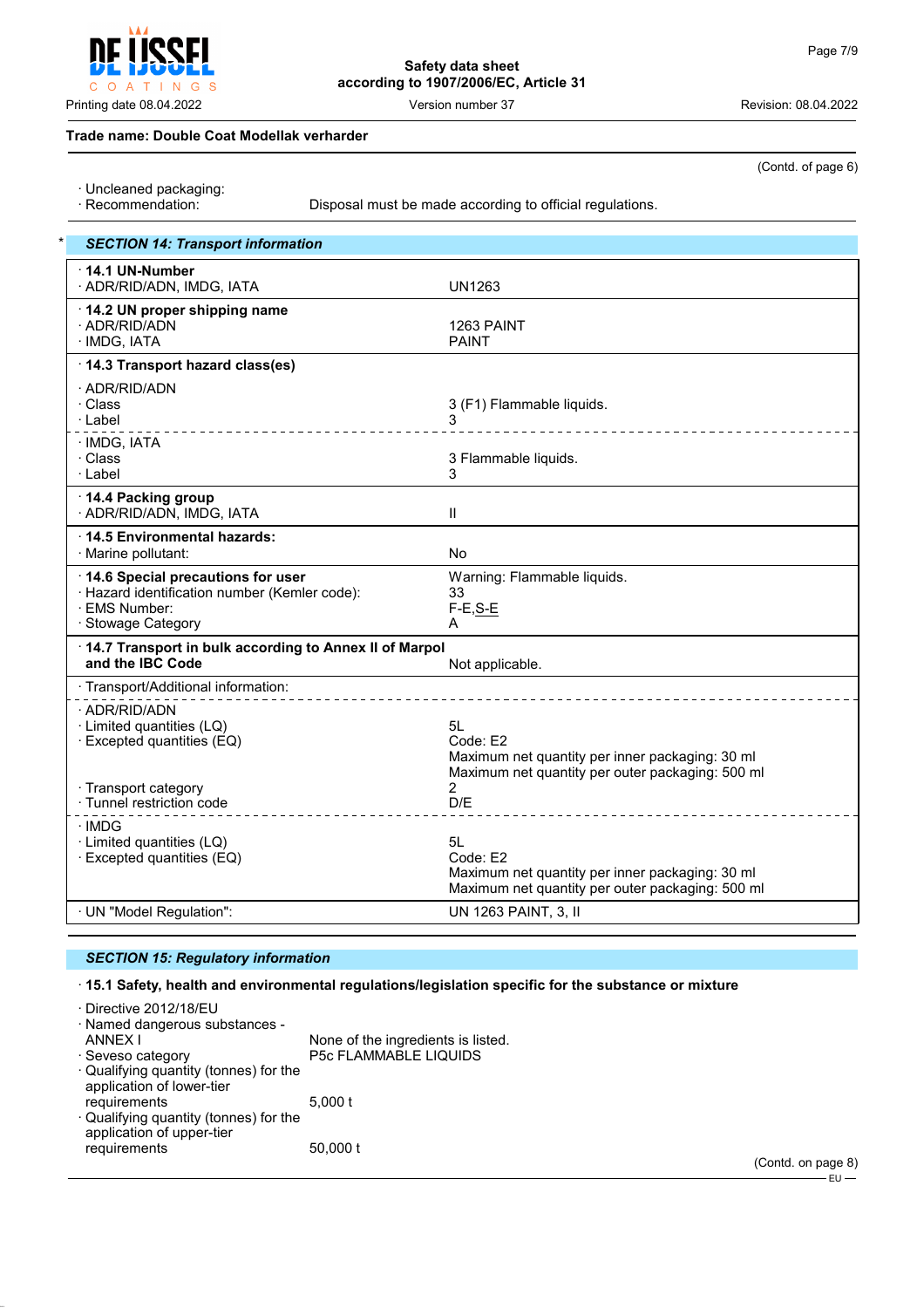Printing date 08.04.2022 **Version number 37** Version number 37 Revision: 08.04.2022

# **Trade name: Double Coat Modellak verharder**

**CCFI** 

C O A T I N G S

Į

|                                                                            |                        | (Contd. of page 7)                                                                                                                                                             |
|----------------------------------------------------------------------------|------------------------|--------------------------------------------------------------------------------------------------------------------------------------------------------------------------------|
| · REGULATION (EC) No 1907/2006<br><b>ANNEX XVII</b>                        |                        | Conditions of restriction: 3, 74                                                                                                                                               |
| – Annex II                                                                 |                        | · DIRECTIVE 2011/65/EU on the restriction of the use of certain hazardous substances in electrical and electronic equipment                                                    |
| None of the ingredients is listed.                                         |                        |                                                                                                                                                                                |
| · REGULATION (EU) 2019/1148                                                |                        |                                                                                                                                                                                |
|                                                                            |                        | · Annex I - RESTRICTED EXPLOSIVES PRECURSORS (Upper limit value for the purpose of licensing under Article 5(3))                                                               |
| None of the ingredients is listed.                                         |                        |                                                                                                                                                                                |
| · Annex II - REPORTABLE EXPLOSIVES PRECURSORS                              |                        |                                                                                                                                                                                |
| None of the ingredients is listed.                                         |                        |                                                                                                                                                                                |
| · Regulation (EC) No 273/2004 on drug precursors                           |                        |                                                                                                                                                                                |
| None of the ingredients is listed.                                         |                        |                                                                                                                                                                                |
| drug precursors                                                            |                        | · Regulation (EC) No 111/2005 laying down rules for the monitoring of trade between the Community and third countries in                                                       |
| None of the ingredients is listed.                                         |                        |                                                                                                                                                                                |
| · National regulations:                                                    |                        |                                                                                                                                                                                |
| · Technical instructions (air):                                            | Class                  | Share in %                                                                                                                                                                     |
|                                                                            | T                      | 0.3                                                                                                                                                                            |
|                                                                            | NK                     | 25.0                                                                                                                                                                           |
| 15.2 Chemical safety                                                       |                        |                                                                                                                                                                                |
| assessment:                                                                |                        | A Chemical Safety Assessment has not been carried out.                                                                                                                         |
| <b>SECTION 16: Other information</b>                                       |                        |                                                                                                                                                                                |
|                                                                            |                        | This information is based on our present knowledge. However, this shall not constitute a guarantee for any specific product                                                    |
| features and shall not establish a legally valid contractual relationship. |                        |                                                                                                                                                                                |
| · Relevant phrases                                                         |                        | H225 Highly flammable liquid and vapour.                                                                                                                                       |
|                                                                            |                        | H315 Causes skin irritation.<br>H317 May cause an allergic skin reaction.                                                                                                      |
|                                                                            |                        | H319 Causes serious eye irritation.                                                                                                                                            |
|                                                                            | H330 Fatal if inhaled. |                                                                                                                                                                                |
|                                                                            |                        | H334 May cause allergy or asthma symptoms or breathing difficulties if inhaled.<br>H335 May cause respiratory irritation.                                                      |
|                                                                            |                        | H336 May cause drowsiness or dizziness.                                                                                                                                        |
|                                                                            |                        | H351 Suspected of causing cancer.<br>H412 Harmful to aquatic life with long lasting effects.                                                                                   |
| · Classification according to                                              |                        |                                                                                                                                                                                |
| Regulation (EC) No 1272/2008                                               |                        | The classification of the mixture is generally based on the calculation method using<br>substance data according to Regulation (EC) No 1272/2008.                              |
| Flammable liquids                                                          |                        | On basis of test data                                                                                                                                                          |
| Acute toxicity - inhalation<br>Serious eye damage/eye irritation           |                        | The classification of the mixture is generally based on the calculation<br>method using substance data according to Regulation (EC) No 1272/2008.                              |
| Respiratory sensitisation                                                  |                        |                                                                                                                                                                                |
| Skin sensitisation                                                         |                        |                                                                                                                                                                                |
| Specific target organ toxicity (single exposure)                           |                        |                                                                                                                                                                                |
| · Department issuing SDS:<br>· Contact:                                    |                        | Research and Development<br>Saïda El Asjadi, tel: +31 182 372177, e-mail: safety@de-ijssel-coatings.nl                                                                         |
| · Abbreviations and acronyms:                                              |                        | RID: Règlement international concernant le transport des marchandises dangereuses par chemin de fer                                                                            |
|                                                                            |                        | (Regulations Concerning the International Transport of Dangerous Goods by Rail)<br>ICAO: International Civil Aviation Organisation                                             |
|                                                                            |                        | ADR: Accord relatif au transport international des marchandises dangereuses par route (European Agreement<br>Concerning the International Carriage of Dangerous Goods by Road) |
|                                                                            |                        | IMDG: International Maritime Code for Dangerous Goods                                                                                                                          |
|                                                                            |                        | IATA: International Air Transport Association<br>GHS: Globally Harmonised System of Classification and Labelling of Chemicals                                                  |
|                                                                            |                        | EINECS: European Inventory of Existing Commercial Chemical Substances<br><b>ELINCS: European List of Notified Chemical Substances</b>                                          |
|                                                                            |                        | CAS: Chemical Abstracts Service (division of the American Chemical Society)<br>VOC: Volatile Organic Compounds (USA, EU)                                                       |
|                                                                            |                        | DNEL: Derived No-Effect Level (REACH)                                                                                                                                          |
|                                                                            |                        | PNEC: Predicted No-Effect Concentration (REACH)<br>LC50: Lethal concentration, 50 percent                                                                                      |
|                                                                            |                        | LD50: Lethal dose, 50 percent<br>PBT: Persistent, Bioaccumulative and Toxic                                                                                                    |